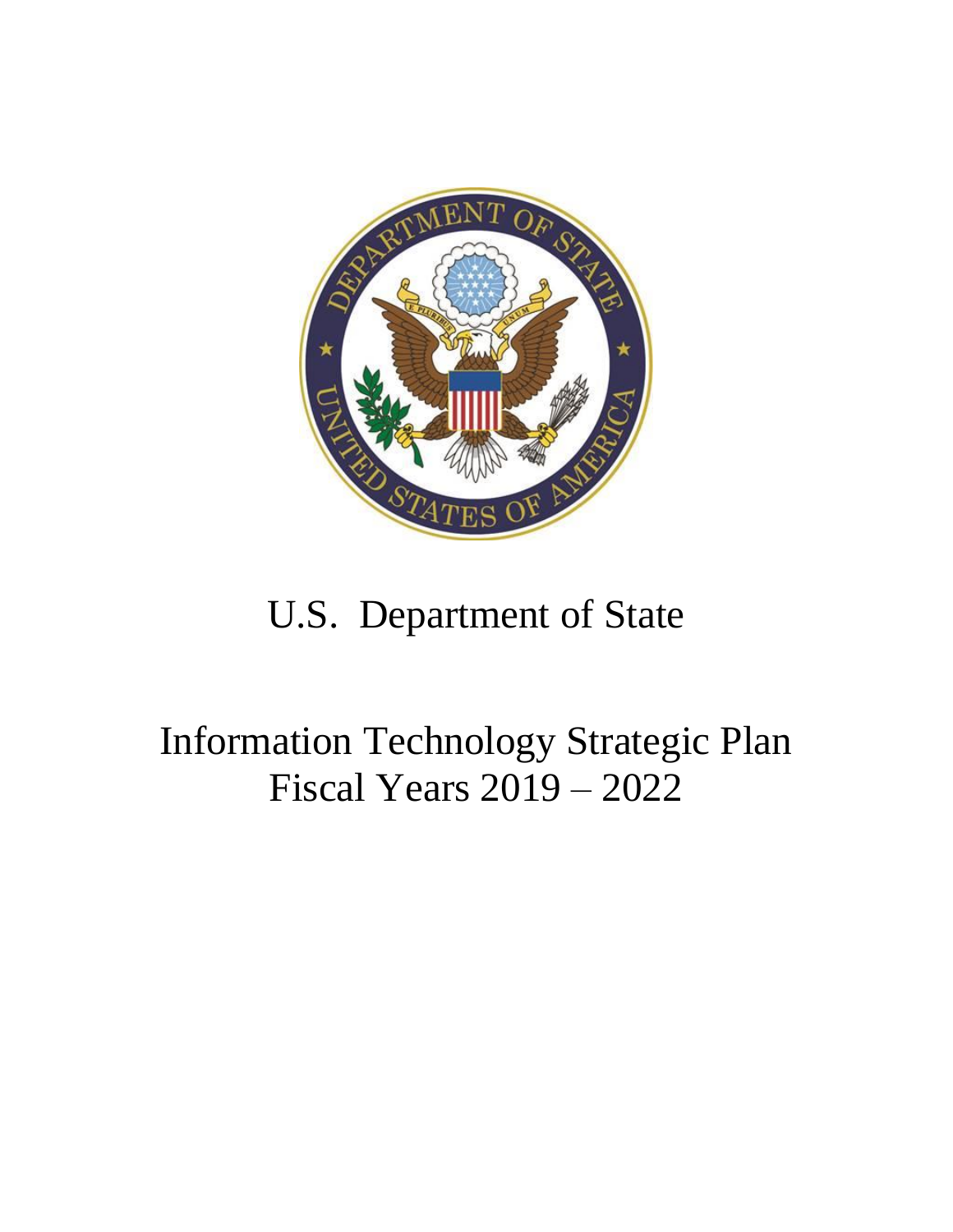# **Table of Contents**

| Introduction                                                            | $\mathbf{1}$   |  |
|-------------------------------------------------------------------------|----------------|--|
| Department IT Vision and Mission                                        |                |  |
| Goal 1: Data as a Strategic Asset                                       |                |  |
| Objective 1.1: Data Architecture                                        | $\overline{2}$ |  |
| Objective 1.2: Enterprise Identity Management System                    | $\overline{2}$ |  |
| Objective 1.3: Integrated, Secure, and Authoritative Repositories       | 3              |  |
| Objective 1.4: Tailored Tools for Diplomacy                             | 3              |  |
| Goal 2: Enhanced User and Mission Effectiveness                         | $\overline{4}$ |  |
| Objective 2.1: Collaboration                                            | $\overline{4}$ |  |
| Objective 2.2: Mobility                                                 | 5              |  |
| Objective 2.3: Streamlined Access, Catalog Services, and Rapid Delivery | 5              |  |
| Objective 2.4: Effective Security that Enables the Mission              | 5              |  |
| Goal 3: IT Modernization                                                |                |  |
| Objective 3.1: Interoperable Multi-Platform Cloud Ecosystem             | 8              |  |
| Objective 3.2: Cybersecurity                                            | 9              |  |
| Objective 3.3: Legacy Modernization                                     | 10             |  |
| Goal 4: Strengthened IT Management                                      |                |  |
| Objective 4.1: Streamlined IT Acquisition                               | 13             |  |
| Objective 4.2: IT Services Organization                                 | 14             |  |
| Objective 4.3: Agile IT Governance                                      | 15             |  |
| Goal 5: IT Workforce of the Future                                      | 17             |  |
| Objective 5.1: IT Workforce Planning                                    | 18             |  |
| Objective 5.2: IT Competencies                                          | 18             |  |
| Objective 5.3: IT Workforce Recruitment and Retention                   | 19             |  |
| Acronyms                                                                | 20             |  |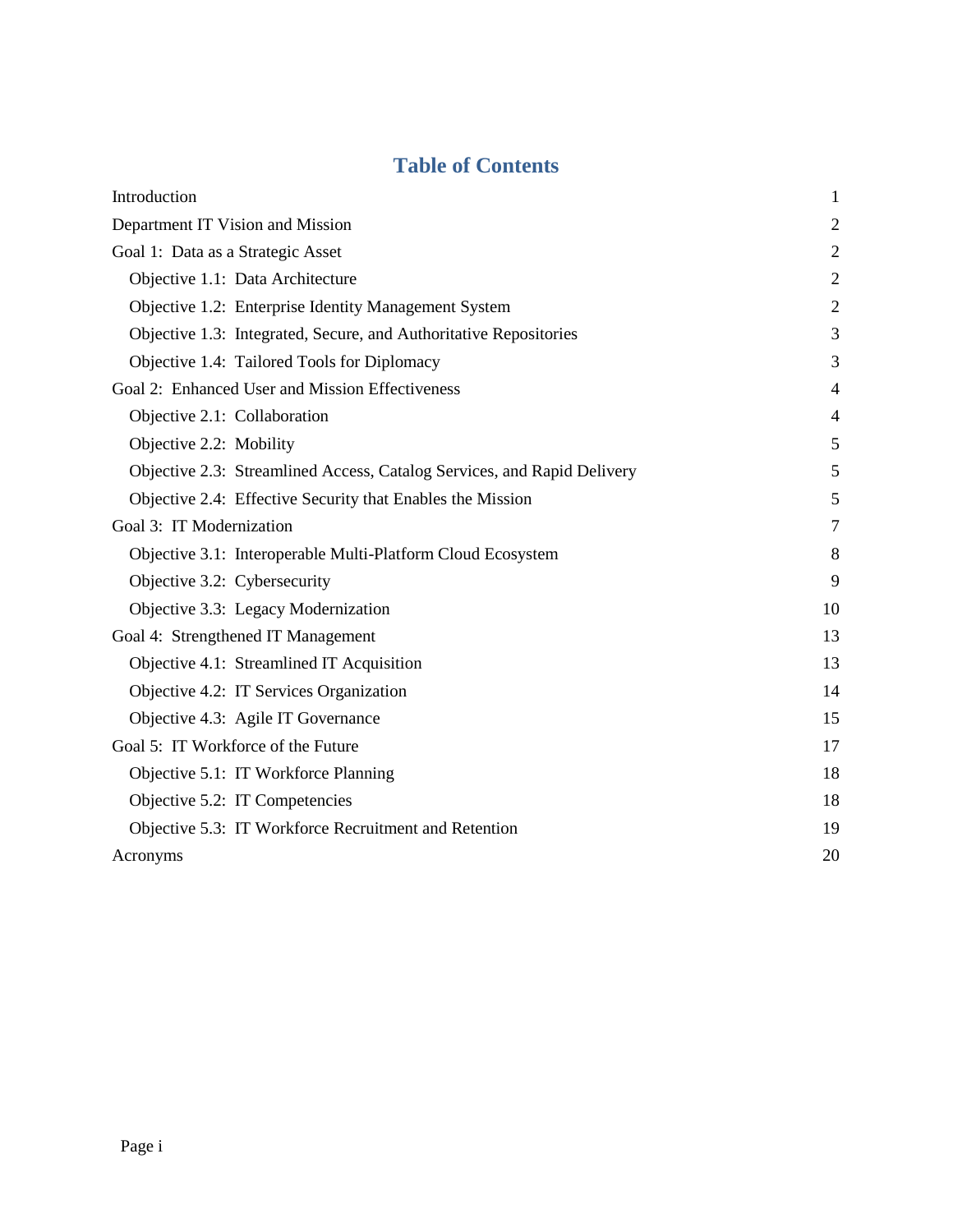## **MESSAGE FROM THE CHIEF INFORMATION OFFICER**

Perhaps nowhere in the federal agency arena has the impact of emerging technologies, business process re-engineering, and human capital requirements been felt greater than in the Information Technology (IT) community.

The extensive effect of digitization and the rapid evolution of IT capabilities creates many opportunities and challenges for how we deliver our global diplomatic mission. To capitalize on these opportunities requires that we improve and secure our data and make it, and our systems, more usable. We must reengineer and modernize our systems and, to ensure that we use our IT resources well, we must institute more effective oversight.

These changes, while challenging, necessitate an ongoing assessment of our foreign and civil service IT workforce to ensure that we are recruiting, training, and retaining the IT talent of the future.

Within this framework, I am pleased to introduce our *IT Strategic Plan (ITSP) Fiscal Years (FY) 2019 – 2022*. Through this plan, we have identified goals and objectives the Department must address over the next four years.

Over the past year, the Department has developed many cross agency teams and forums to rethink and improve how IT is done. This plan strives to incorporate those ideas along with those provided through recent executive and legislative guidance regarding IT investment planning and management.

In particular, this ITSP directly aligns with the *Joint Strategic Plan (JSP) FY 2018 – 2022 Department of State and U.S. Agency for International Development*. More specifically, this plan further articulates how the Department will achieve Goal 4 in the JSP, "ensuring effectiveness and accountability to the American taxpayer," by optimizing IT management and IT service delivery.

This plan lays out a bold vision for data management practices by leveraging cloud and shared solutions and improved IT acquisition and management processes. Our diplomats rely on modern, secure, and reliable technology for mission success, and the aggressive timelines we have set in this plan will ensure the Department meets our digital diplomacy requirements.

I am committed to the successful implementation of this ITSP. We will communicate our progress against goals on a quarterly basis and will engage in regular monitoring and reporting against our objectives.

As always, thank you for your service and your commitment to our mission. I look forward to working with you to make the vision in this plan a reality.

Karen Mummaw Chief Information Officer, Acting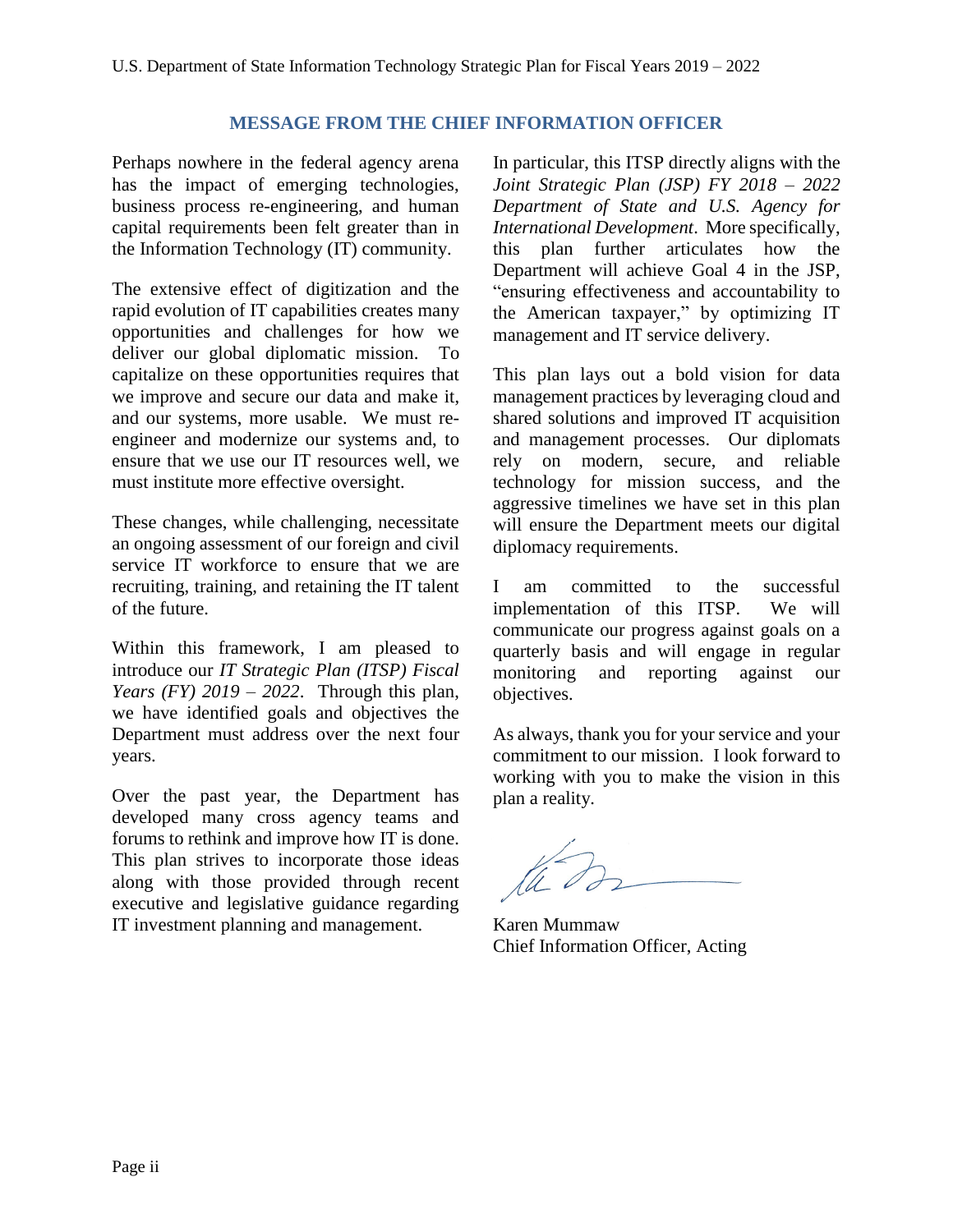# <span id="page-3-0"></span>**Introduction**

As the global technology landscape evolves, our diplomats expect integration of the latest IT tools into their working lives. The influx of new technology must enable the conduct of diplomacy and must connect people to the information they need when they need it.

This strategic plan establishes five critical goals that align with the *President's Management Agenda* (PMA), are informed by the *President's IT Modernization Report*, and are influenced by the Department-wide IT modernization efforts that were conducted in FY 2017 and FY 2018.

The ITSP outlines how the Department will achieve Goal 4 of the JSP, and more specifically, how we will achieve Strategic Objectives 4.2 and 4.3 by modernizing and optimizing IT delivery across the Department. This plan serves as an authoritative document that will guide bureaus with mission-focused IT investments through FY 2022.

## **FY 2019 – 2022 ITSP Guiding Principles**

**Acquire** services rather than build systems **Avoid** vendor lock-in **Centralize** and **standardize** in the cloud to maximize enterprise value **Re-engineer** business processes as systems are modernized **Provide** security that reflects real risk management and enables access **Rely** on commercial and shared government services **Reduce** internal data centers and legacy systems

As the Department achieves the goals for

data, user effectiveness, modernization, governance, and staffing as outlined in this plan, we will transform the way IT is done across the Department.

Over the next four years, the Department will strive to empower the workforce through a number of centrally-optimized shared services and through the expansion of cloud-based capabilities. These services and cloud capabilities will replace costly, in-house IT infrastructure and onpremises contracting services.

The plan calls for significant investment in IT modernization across the Department, requiring us to re-engineer many of our traditional practices to gain efficiencies and better leverage new and emerging technology capabilities. This will necessitate identifying and leveraging the right platforms to effectively deliver capacities at the right price. This, in turn, will require rethinking how we manage and oversee IT and how we improve the IT acquisition process, to include the types of vehicles available to the Department for enterprise-wide use.

Bureaus with IT investments are encouraged to integrate their investments into the management objectives of their functional and regional bureau strategies. All IT investments are required to be aligned to this ITSP, and coordinated with the Office of the Chief Information Officer (CIO) to ensure effective delivery and use of IT across the Department.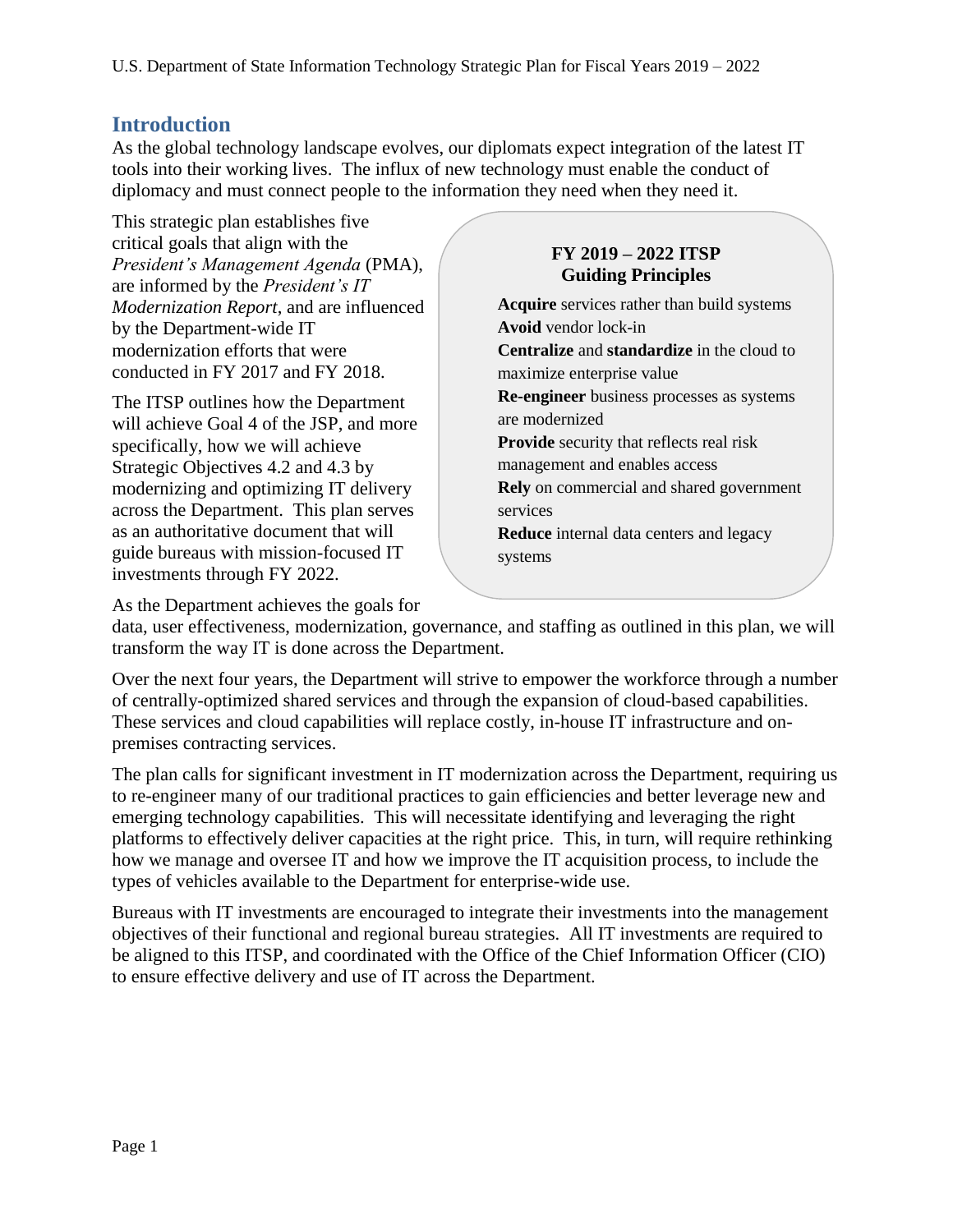# <span id="page-4-0"></span>**Department IT Vision and Mission**

**Vision:** Drive necessary and effective operations and collaboration across the Department, its partners, and foreign audiences.

**Mission:** Create an interconnected, secure, and informed Department through the prioritized, secure, and innovative application of IT resources.

# <span id="page-4-1"></span>**Goal 1: Data as a Strategic Asset**

Managing and leveraging data is integral to the Department's mission and operation. We will invest in data over the coming years as a strategic asset. Our data, not the systems that store and process it, represents a true, long-term asset of value, and in most cases, our data will outlive the useful life of our technologies. This is especially true as the pace of technology innovation increases.

To leverage data as a strategic asset, we must first know what data we have. We must know that it is accurate for use in decision-making, and we must have appropriate access to it across the Department.

Under this goal, the Department will address the full lifecycle of data as it is transformed into information, intelligence, and knowledge for use by our diplomatic missions.

The modernization and re-engineering of systems and the transition of many of our systems to the cloud provides an opportune time to better manage our data and to appropriately share information in ways that improve its use across the Department at all levels. This will require advancing data management efforts, implementing and adhering to data standards, and increasing the accessibility to systems of record. These efforts, combined with the expansion and use of data analytic tools and related disciplines, will result in new insights and actionable intelligence. The Department will accomplish this by aggregating, layering, linking, and visualizing data and information in new ways.

The Department will also identify ways to leverage and integrate the power of familiar modern technologies, such as voice-to-computer interfaces similar to Siri, Alexa, or Google Assistant. We will also explore other emerging technologies, such as the use of artificial intelligence (AI), the expanded use of Global Positioning Systems (GPS) and digital mapping, and the use of foreign language translation services.

## <span id="page-4-2"></span>**Objective 1.1: Data Architecture**

The key to the success of Goal 1 is a data architecture that specifies how all of the Department's data and information will be organized, stored, secured, integrated, and appropriately accessed from anywhere and with any device. The intent of the data architecture is to provide a rigorous structure that accommodates different types of internal and external data and information that the Department collects and generates. This effort requires a set of policies, standards, and methods for ensuring interoperability, appropriate security controls, data normalization, and tools that enable credentialed access, analysis, and use.

### <span id="page-4-3"></span>**Objective 1.2: Enterprise Identity Management System**

Over the course of this plan, the Department will employ an Enterprise Identity Management System (EIMS) that will enable users to access business data and services across the enterprise more efficiently. In addition to strengthening data security, the EIMS will enable credentialed single sign-on to enterprise systems and data, resulting in fewer passwords and streamlined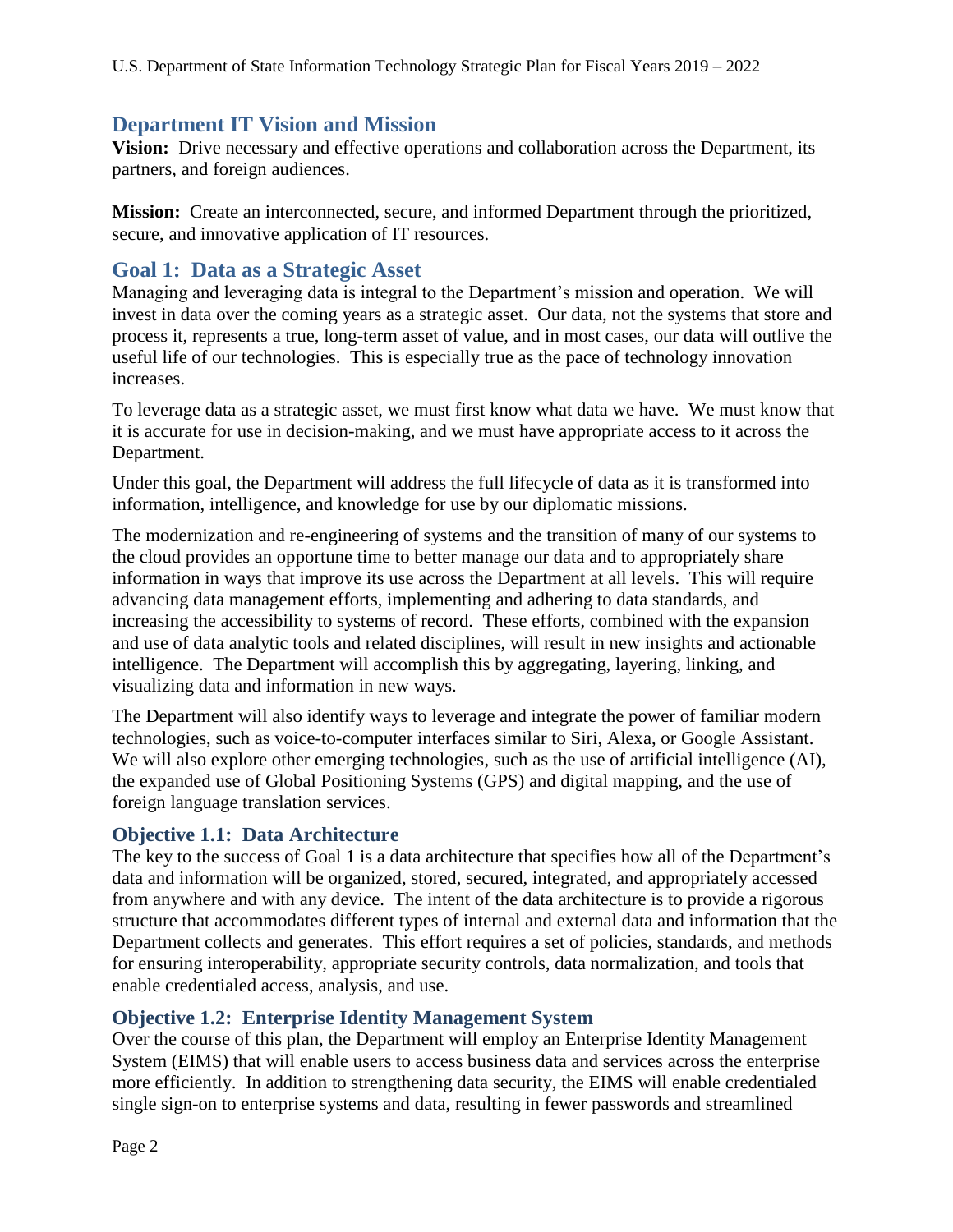access. An enterprise EIMS also represents a more consistent way to secure data and control access across the enterprise and the cloud by integrating with all authoritative systems and users.

## <span id="page-5-0"></span>**Objective 1.3: Integrated, Secure, and Authoritative Repositories**

The Department will create authoritative and enterprise-wide data repositories that interoperate data across cloud and on-premises systems. This will include structured, semi-structured, and unstructured data of all types and media. These repositories will adhere to strict data management and architectural standards and will support enterprise-wide access to authorized and credentialed users. The migration of applications to the cloud and the integrated onpremises and cloud-based data repositories will enable the Department to shut down the majority of physical and on-premises data centers. We will drive data hosting decisions through the data categorization and classification process, which will define the controls required to protect the data at rest and in transfer. Cost continues to be a driver, requiring the Department to assess and deploy the most efficient platforms that meet the performance and security requirements of our customers.

The effort to integrate and secure authoritative repositories of data, information, and intelligence covers the full spectrum of data including Unclassified, Sensitive but Unclassified (SBU), Secret, and Top Secret classifications. For classified hosting, the Department will collaborate with the intelligence community's capabilities and expertise. Cloud services will provide global access, redundancy, disaster recovery, and security services that comply with federal regulations and the Department's standards and architectures.

Data repositories will comply with the National Archives and Records Administration (NARA) mandate to have all classified and unclassified records data in electronic form and searchable by December 31, 2019. For some datasets, this may require a two-phase migration: an initial phase to migrate data in its current form by the 2019 deadline, and a final phase as each legacy system is re-engineered following the systems modernization plan addressed in Objective 3.3.

## <span id="page-5-1"></span>**Objective 1.4: Tailored Tools for Diplomacy**

The CIO will convene a task force of subject matter and technology experts to develop a data strategy and a tactical plan that outlines specifications that bureaus can use as they modernize their systems and data repositories. We will standardize a suite of advanced information management tools for the Department's mission. The result will be an evolving and innovative suite of commercial and customized tools and applications to enable Department personnel to maximize the value of cloud-based data repositories.

We will keep current with technology and will ensure that all IT staff and end users are trained accordingly. Access to data will no longer be dependent on specific applications. Mash-ups of data through the use of advanced data analytic tools, as well as the layering of internal and external information, will be enabled. Users will have access to a suite of tools that access data needed from appropriate sources that result in tailored reports and presentations.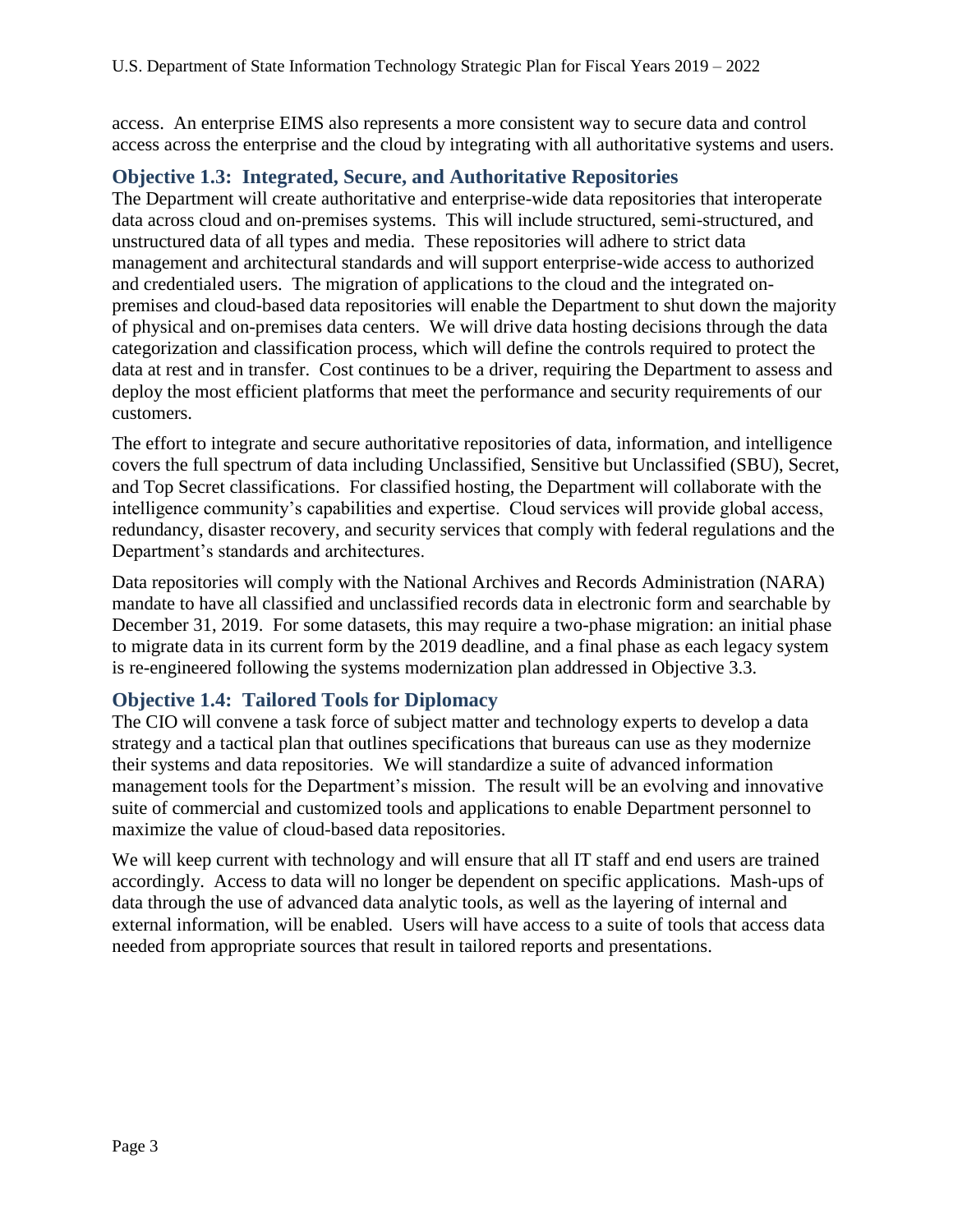#### U.S. Department of State Information Technology Strategic Plan for Fiscal Years 2019 – 2022

|           | Table 1                                                                                                                                                                               |  |  |  |
|-----------|---------------------------------------------------------------------------------------------------------------------------------------------------------------------------------------|--|--|--|
|           | Goal 1 - Data as a Strategic Asset                                                                                                                                                    |  |  |  |
| $\bullet$ | Build a framework for organizing the Department's entire information collection on-premises and in<br>the cloud via a global data strategy, inventory, and architecture               |  |  |  |
|           | <b>Outputs:</b>                                                                                                                                                                       |  |  |  |
|           | Inventory all data repositories in the Department $-$ Q3 FY 2019                                                                                                                      |  |  |  |
|           | Implement an architecture for storing and accessing enterprise data in the cloud and practices to<br>$\bullet$<br>ensure data is current, accurate, and useful $-Q1$ FY 2020          |  |  |  |
|           | Curate data as systems are modernized and migrated to the cloud $-FY 2020 - FY 2022$<br>$\bullet$                                                                                     |  |  |  |
|           | <b>Impacts:</b>                                                                                                                                                                       |  |  |  |
|           | Universal access to enterprise data by all authorized users                                                                                                                           |  |  |  |
|           | Improved efficiency in mission-related tasks<br>$\bullet$                                                                                                                             |  |  |  |
|           | Improved data security through universal tagging, encrypting, and access control and personnel<br>$\bullet$<br>safety through the elimination of critical data housed at posts abroad |  |  |  |
| $\bullet$ | Universal inquiry and analysis capability                                                                                                                                             |  |  |  |
|           | <b>Outputs:</b>                                                                                                                                                                       |  |  |  |
|           | Efficiently implement tools for advanced data analysis, pattern recognition, AI, and knowledge<br>management - FY 2019 - FY 2022                                                      |  |  |  |
|           | <b>Impacts:</b>                                                                                                                                                                       |  |  |  |
|           | Better informed for mission-oriented analysis and decision-making                                                                                                                     |  |  |  |
|           | Increased access to expertise throughout the Department and partner agencies and organizations                                                                                        |  |  |  |
| $\bullet$ | <b>Effective information production process</b>                                                                                                                                       |  |  |  |
|           | <b>Outputs:</b>                                                                                                                                                                       |  |  |  |
|           | Implement a process, templates, samples, and tools to create and distribute advanced and highly<br>$\bullet$<br>tailored information products $-$ FY 2019 - FY 2022                   |  |  |  |
|           | <b>Impacts:</b>                                                                                                                                                                       |  |  |  |
|           | Measurable improvement in the effectiveness of information as indicated by the level of<br>understanding and support among target audiences                                           |  |  |  |
|           | Compliance with NARA, Freedom of Information Act, Section 508 data regulations<br>$\bullet$                                                                                           |  |  |  |

# <span id="page-6-0"></span>**Goal 2: Enhanced User and Mission Effectiveness**

The influx of new technology makes it possible for employees to communicate, collaborate, and work more efficiently. The Department will aggressively move to leverage innovative and emerging services to provide Department employees ready access to the tools and information resources that are crucial to their work. Our workforce will be empowered through rapid deployment of innovative technologies and remote capabilities.

## <span id="page-6-1"></span>**Objective 2.1: Collaboration**

Collaborative tools enable tech-savvy users to change the way we do business. In moving to the cloud, we will offer modern services that are more in line with how people are accustomed to using technology in their everyday lives.

Collaboration is supported by network, platform, and security services that enable secure video, audio teleconferencing, documents, and data sharing. Reliance on appropriately secured commercial (where appropriate) and Federal Risk and Authorization Management Program (FedRAMP) cloud infrastructure (Goal 3) will enable the Department to make these products available to personnel wherever they are and whenever they need them. The Department will implement a security architecture that enables secure collaboration within and outside the Department, including digital collaboration with civilian and military agencies, nongovernmental organizations, contractors, and other nations.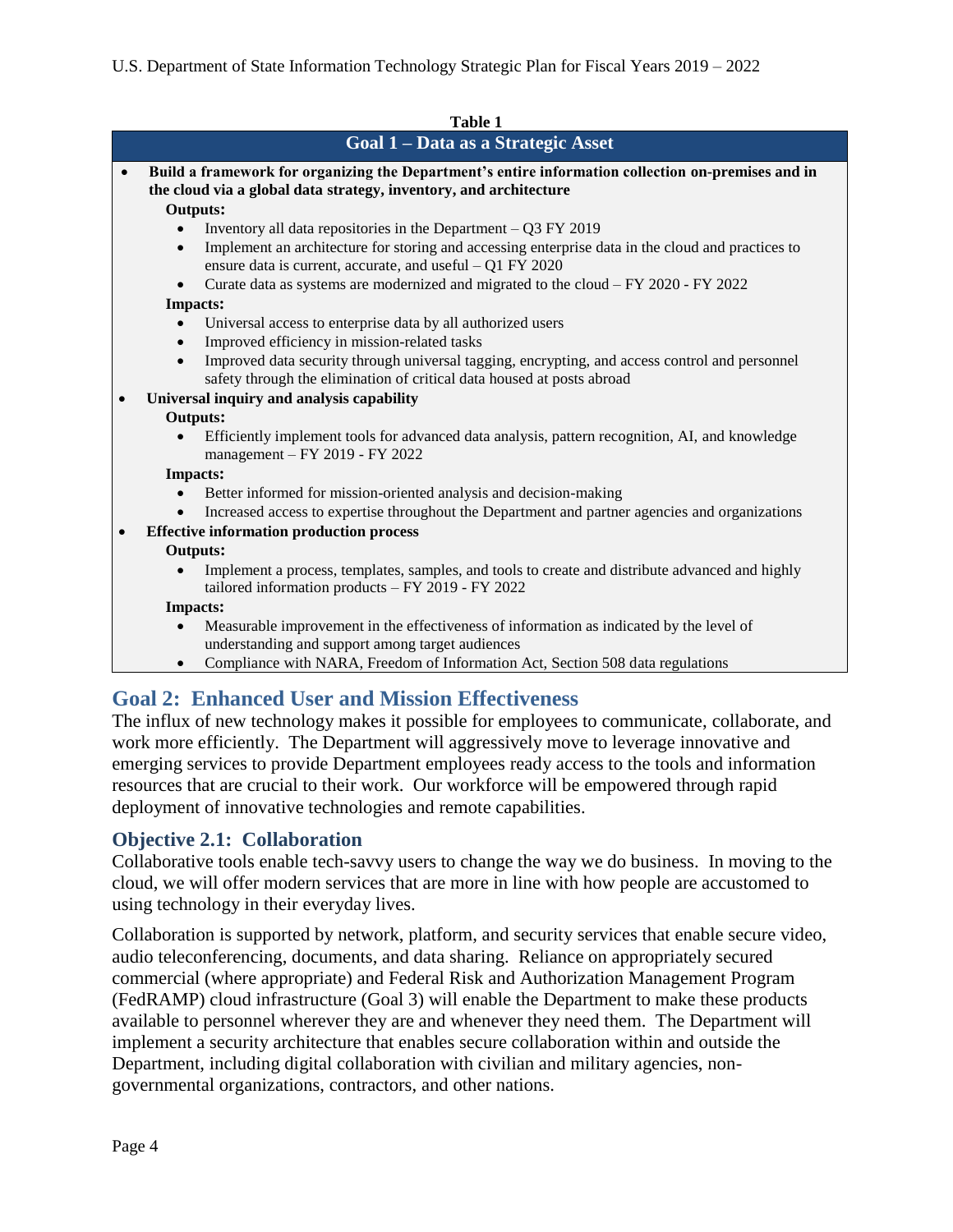To further support collaboration, the Department will implement a modern, enterprise-wide, realtime cloud-based customer relationship management (CRM) system that leverages modern platforms, tools, and capabilities to enable data analysis, reduce duplication, and standardize and enhance contact event management around the globe.

## <span id="page-7-0"></span>**Objective 2.2: Mobility**

To further user and mission effectiveness, the Department will offer more capabilities through wireless connectivity and a range of mobile devices and applications. We expect the demand for mobile functionality to continue to grow, and the Department is committed to developing IT services that allow employees to communicate across Departmental and physical boundaries. Diplomats need untethered communication tools and access to information when they need it as they carry out modern diplomacy in an increasingly mobile world.

To this end, the Department will create and maintain a diverse mobile environment with reliable, secure, and straightforward connectivity inside and outside Department facilities for both government and personally-owned devices. Extending the functionality and capabilities of systems and applications to mobile platforms with integrated security will be the standard. As a result, our mobile workforce will be equipped with the knowledge and resources needed to carry out modern diplomacy.

# <span id="page-7-1"></span>**Objective 2.3: Streamlined Access, Catalog Services, and Rapid Delivery**

In surveying our workforce, it was clear that digital-savvy employees are seeking self-service IT and automation. They expect IT is kept updated and current by providers, allowing users to capitalize on innovations as they become available in the marketplace.

To improve services, we will implement a self-service catalog that allows users quick access to approved business products and applications that meet their specific needs. The Department will maximize the use of centralized shared services to lower costs. The increase in savings will be used to fund modernization investments, such as curating data as systems are modernized and migrated to the cloud, reengineering of systems in ways that create operational effectiveness, and greater seamless integration of security at all levels in ways that lower risk and enable innovation.

We will build upon the Department's successful cloud-based platform, which replaces legacy administrative systems. The Department will continue to seek governmentwide best-of-breed IT services and technologies wherever possible and will deploy a catalog of services and capabilities, ensuring visibility and transparency into the cost associated with available shared services.

## <span id="page-7-2"></span>**Objective 2.4: Effective Security that Enables the Mission**

The Department will offer Enterprise Security Services (ESS) that apply to all environments where the Department's data is hosted, including the Enterprise Server Operations



MyServices platform provides the shared services platform for over 95,000 interagency users at 275 embassies and consulates worldwide to request \$3.4 billion in services annually. This state-of-the-art enterprise service management system leverages the latest in cloud-based technology to streamline processes and support administrative functions around the globe while providing a platform for increased user accessibility and service.

Centers, Cloud@State ecosystems, and Dedicated Internet Networks (DIN). This service will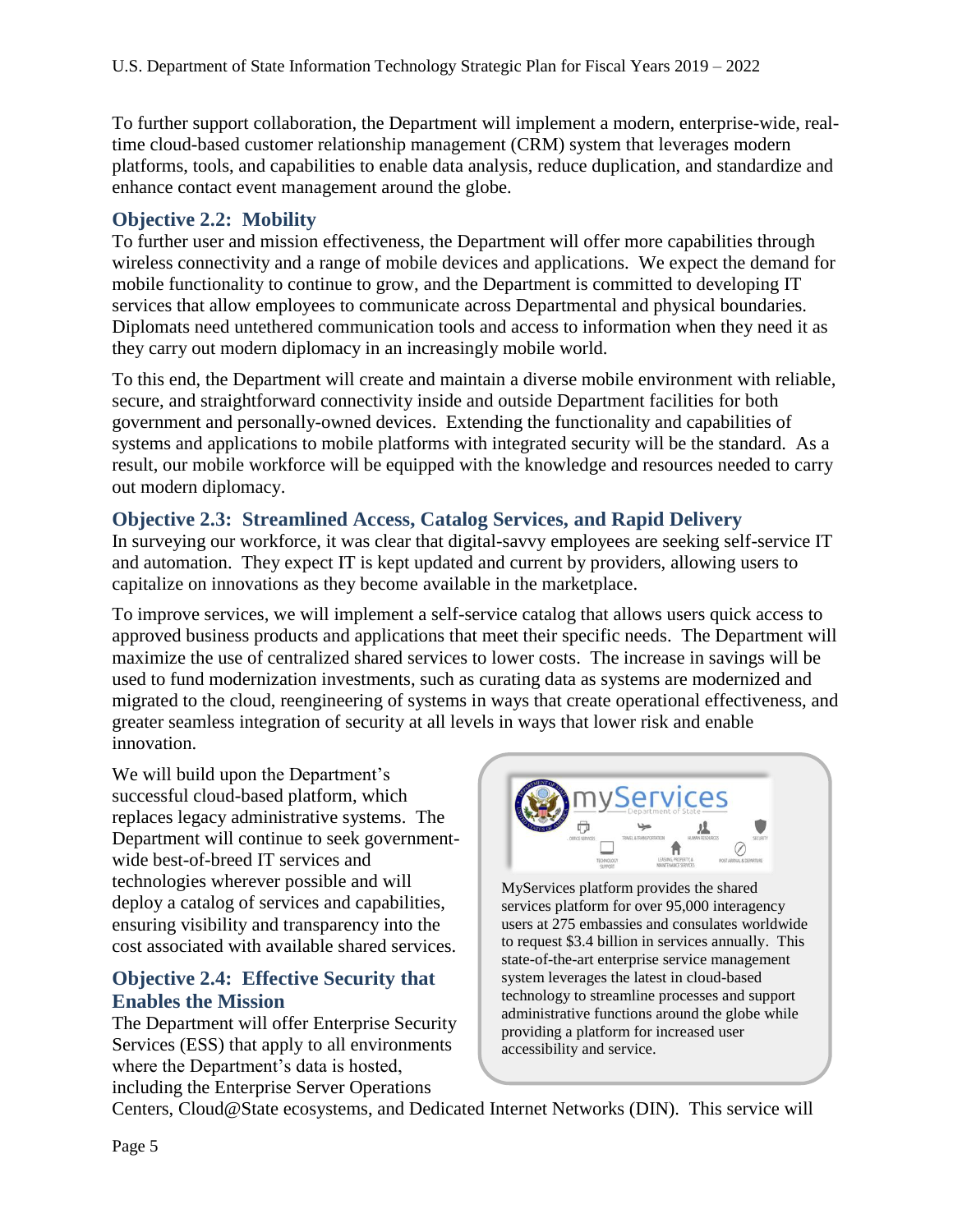include applications, platforms, and infrastructure components. The Department will also establish a Cloud Access Security Broker (CASB) who will provide end-to-end security services and architecture allowing system owners to focus on their unique security controls needed at the application level. The ESS will include enterprise security management, continuous monitoring, and identity and access management (including single sign-on). In addition, it will include incident and vulnerability management for all systems with data in a production environment, regardless of data categorization. The security services that can be leveraged by using this approach will be driven by security requirements based on data categorization, impact levels, appropriate controls, and environment specifications.

Leveraging centralized security capabilities will streamline the security assessment process and reduce deployment time while strengthening the overall security posture of systems and services. ESS will allow a range of services and cloud capabilities to inherit a majority of security controls based on data categorization from the platform and infrastructure as authorized by security profile. In all instances, security efforts will be based on risk management and focus on how best to achieve a mission requirement securely.

To carry out this objective, we will pursue the following initiatives:

- Reduce the cost and resources required to process independent application level Authorization to Operate (ATO) by leveraging an enterprise ATO for each platform and infrastructure per cloud service providers
- Identify ESS and develop Information Security Program Plans based on functional areas
- Implement a data-informed security management approach that protects enterprise data independently of applications, thus enabling broad and secure access
- Assess current security risk policy for alignment with acceptable security risk thresholds
- Devise cloud security requirements to determine the security services and level of protection required for client data and information in the cloud
- Establish and monitor security performance objectives and metrics



Implement Contacts and Events Management application globally – Q4 FY 2020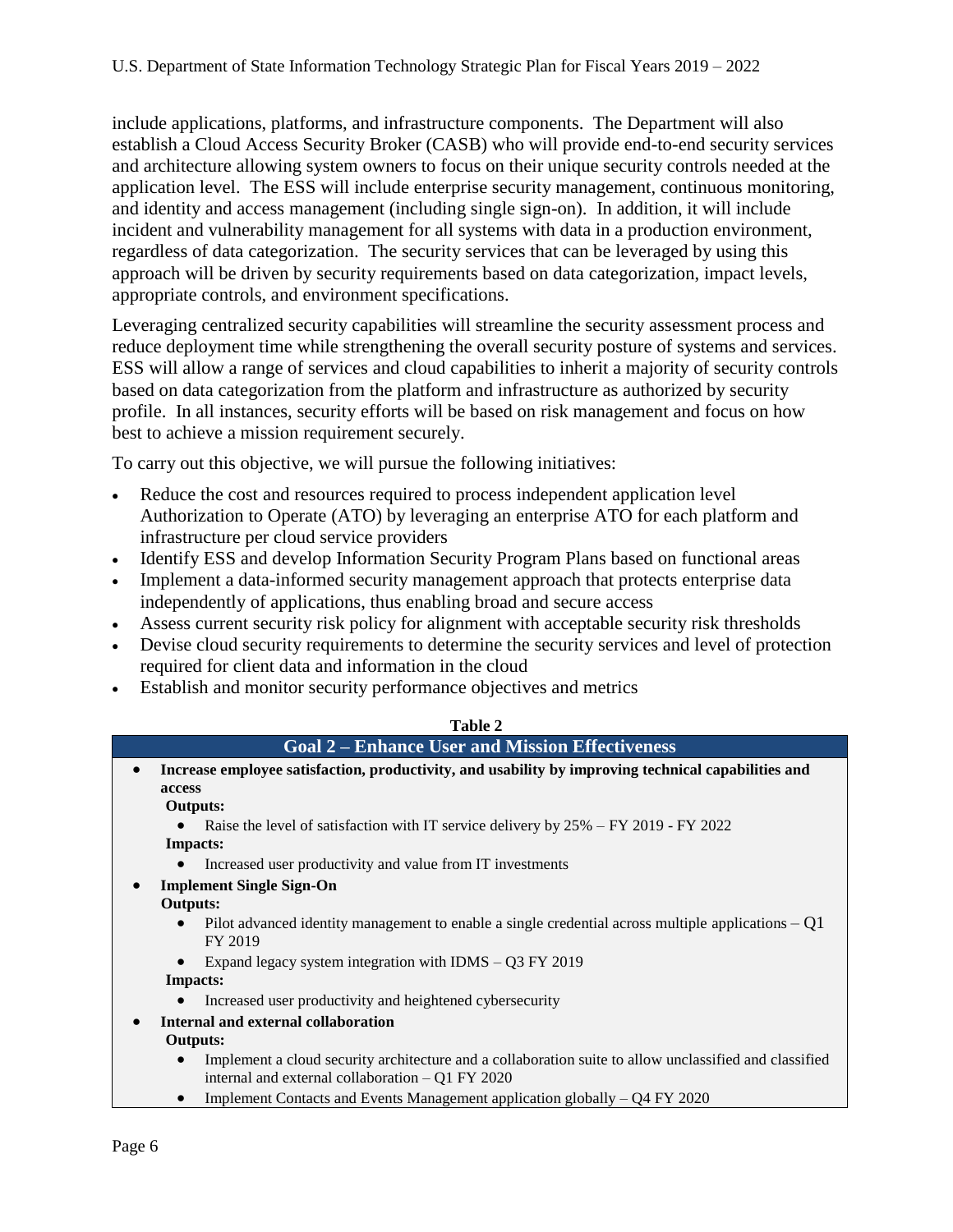| <b>Impacts:</b> |                                                                                                                                              |  |
|-----------------|----------------------------------------------------------------------------------------------------------------------------------------------|--|
|                 | Expanded Chief of Mission and diplomatic communication capabilities                                                                          |  |
| $\bullet$       | Enhanced partnering with external entities                                                                                                   |  |
| $\bullet$       | Enhanced personnel safety                                                                                                                    |  |
|                 | <b>Establish a set of Centralized Shared Services Department-wide</b>                                                                        |  |
|                 | <b>Outputs:</b>                                                                                                                              |  |
| $\bullet$       | Establish a development and operations (DevOps) cloud delivery service for new cloud solutions<br>available to the Department $-$ Q3 FY 2019 |  |
| $\bullet$       | Establish a business/requirement service available to the Department $- Q4 FY 2019$                                                          |  |
| $\bullet$       | Publish a Department-wide services catalog with quarterly updates – FY 2019 - FY 2022                                                        |  |
|                 | Impacts:                                                                                                                                     |  |
| $\bullet$       | Improved productivity through the increased utility of applications and tools                                                                |  |

# <span id="page-9-0"></span>**Goal 3: IT Modernization**

The IT Modernization goal outlines the Department's migration to the cloud, cybersecurity efforts, and legacy IT systems modernization that will transform IT. The Department will work rapidly to achieve the President's IT modernization vision and to comply with new and existing federal mandates.

Cloud computing is the Department's target operating environment, whereby we will implement an interoperable, scalable, multi-platform cloud ecosystem that supports collaboration, mobility, and agility as articulated in the *FY 2018 – 2022 Department Cloud Strategy* (DCS). Aggressive steps toward moving legacy systems to the cloud will reduce reliance on owning and operating a costly IT infrastructure. This will require updating business processes, enterprise standards, and architectures in ways that equip the Department with innovative, user-friendly, and easily accessible data, services, and technologies.

There are risks in transitioning the Department to a cloud-based service provider environment, particularly as uniform cloud interoperability standards are still in early development. There also remains a significant gap between cloud services and the risk associated with cloud computing. The most significant of these include vendor lock-in, cost of data extraction, securing data at rest and in-transit, and elastic usage that may not align with annual funding levels and structures.

The Department will address these risks through a robust risk management framework within a Security Assessment Report on a per cloud-service basis. The Department will provide a centralized and optimized Cloud@State ecosystem by implementing an authoritative cloud technical architecture and platform roadmaps to ensure that solutions and capabilities built on our multi-platform cloud environment maintain a level of standardization and uniformity. We will also develop a set of policies that will be optimized and managed centrally.

Centralized, integrated, and optimized Platforms as a Service (PaaS) and Infrastructures as a Service (IaaS) with well-defined standards will be shared across the Department. This will enable bureaus to focus their resources on developing mission-centric, end-user software capabilities rather than duplicating infrastructure and platform investments and will ensure that related systems and services are secure and interoperable across organizations. To achieve targeted efficiencies, our modernization efforts will require business processes within and between organizations to be re-engineered to eliminate duplication, improve security, drive cost down, and provide operational efficiency.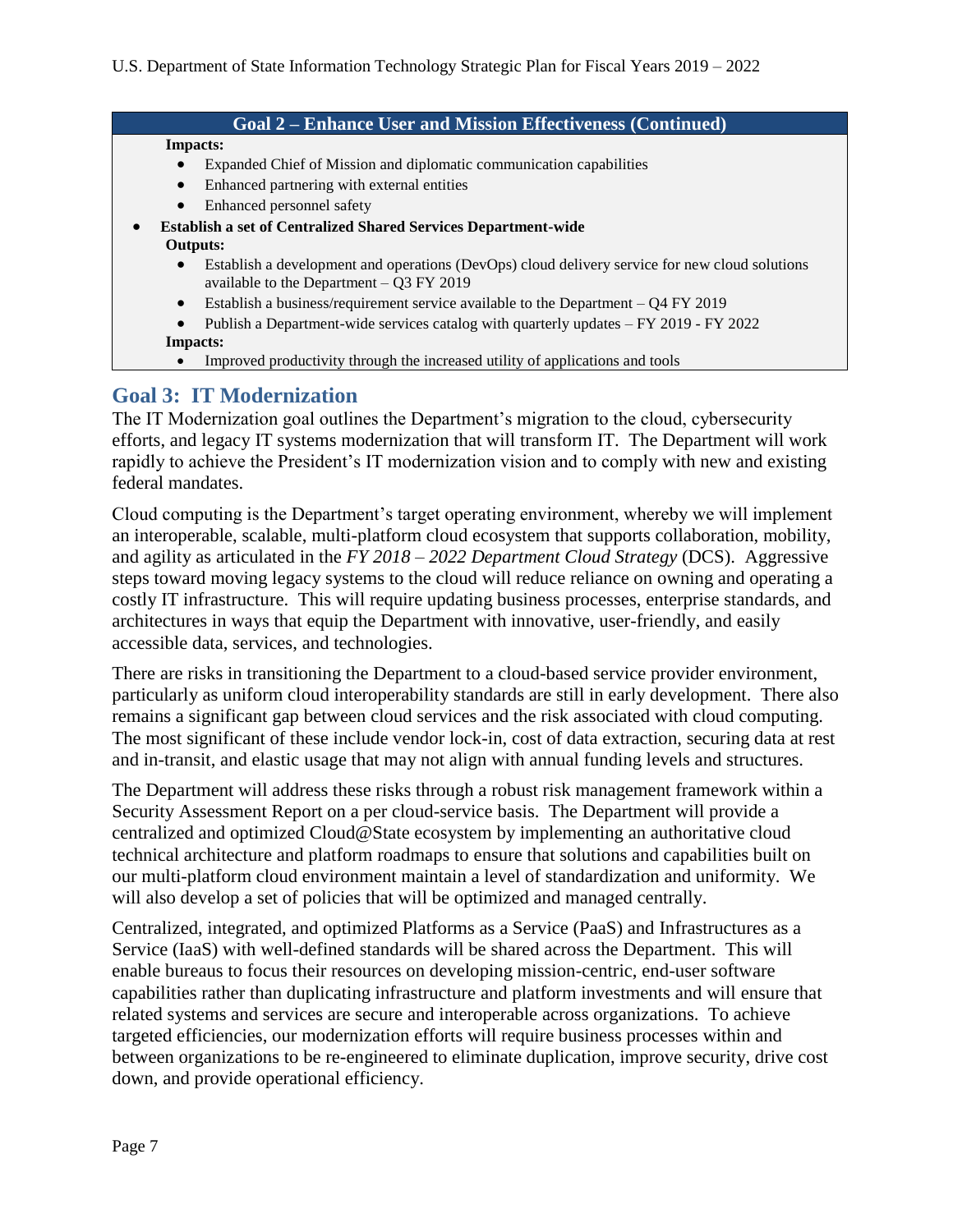This will be accomplished, in part, by leveraging out-of-the-box capability to the greatest extent possible. A critical element of the Department's shared services model is the Department's Working Capital Fund (WCF). The Department intends to leverage and expand the use of its WCF as products and services are matured and costs are adequately controlled.

The WCF allows the Department to offer fee-based shared IT services in line with the intent of the *Modernizing Government Technology Act* (MGT Act). Fee structures will be based on unitized cost models developed by and approved by IRM, the Bureau of Budget and Planning (BP), and the Bureau of Administration in partnership with the user community across the Department.

# <span id="page-10-0"></span>**Objective 3.1: Interoperable Multi-Platform Cloud Ecosystem**

Over the course of this ITSP, the Department will transition from a legacy brick and mortar ecosystem to an ecosystem that leverages a secure cloud architecture. The migration to this environment will follow a set of technical, security, and data standards. Improvements to the Department's Enterprise Architecture (EA) will encompass the integration of Business, Technical, Security, and Data Architectures. The technical architecture will contain subarchitectural artifacts including a cloud architecture and associated platform roadmaps. This architecture aligns with the goals outlined in the DCS, the *President's IT Modernization Report*, the MGT Act, and the Administration's *Cloud Smart* policy.

To facilitate a smooth transition to the cloud, the Department plans to employ an enterprise shared services model for delivering cloud services that will be structured, agile, and costeffective. This will enable the broad sharing of technology, information, subject matter expertise, and resources while securely maintaining reliability as a result of strictly enforced service level agreements.

This will also require investments in a common cloud infrastructure and technologies that support the capability to provision and deploy IT resources and service elastically. The desired outcome will be accelerated cloud adoption through enterprise security and cloud brokerage services – resulting in cost savings, increased agility, enhanced security, improved productivity, and greater access to mission and administrative data. The Department's transition to an optimized enterprise cloud ecosystem is consistent with all existing laws and regulations.

IRM has established a Cloud Program Office to build and manage the consolidated cloud ecosystem and will leverage approved platforms to provide service delivery to Department customers. The office will leverage a multi-cloud approach with scalable solutions, robust security, and change management policies, in addition to a cost recovery model. The solutions and policies will evolve incrementally as business lines mature.

There are two principal challenges to moving to the open cloud architecture. First, the transition of legacy applications to the cloud, especially high value assets (HVA), will be time-consuming and costly. Some of these legacy systems may require a hybrid-cloud that will support components and/or services on a private Department cloud, while other forward facing components may leverage the open commercial cloud architecture. Second, the business process transformation of existing applications and services transitioning to the cloud will be hampered by the lack of documentation and resources that undergird those processes. Ultimately, by implementing business process transformation, applications will be streamlined so that they can effectively use the cloud; thus, the overall performance and operation is more optimal.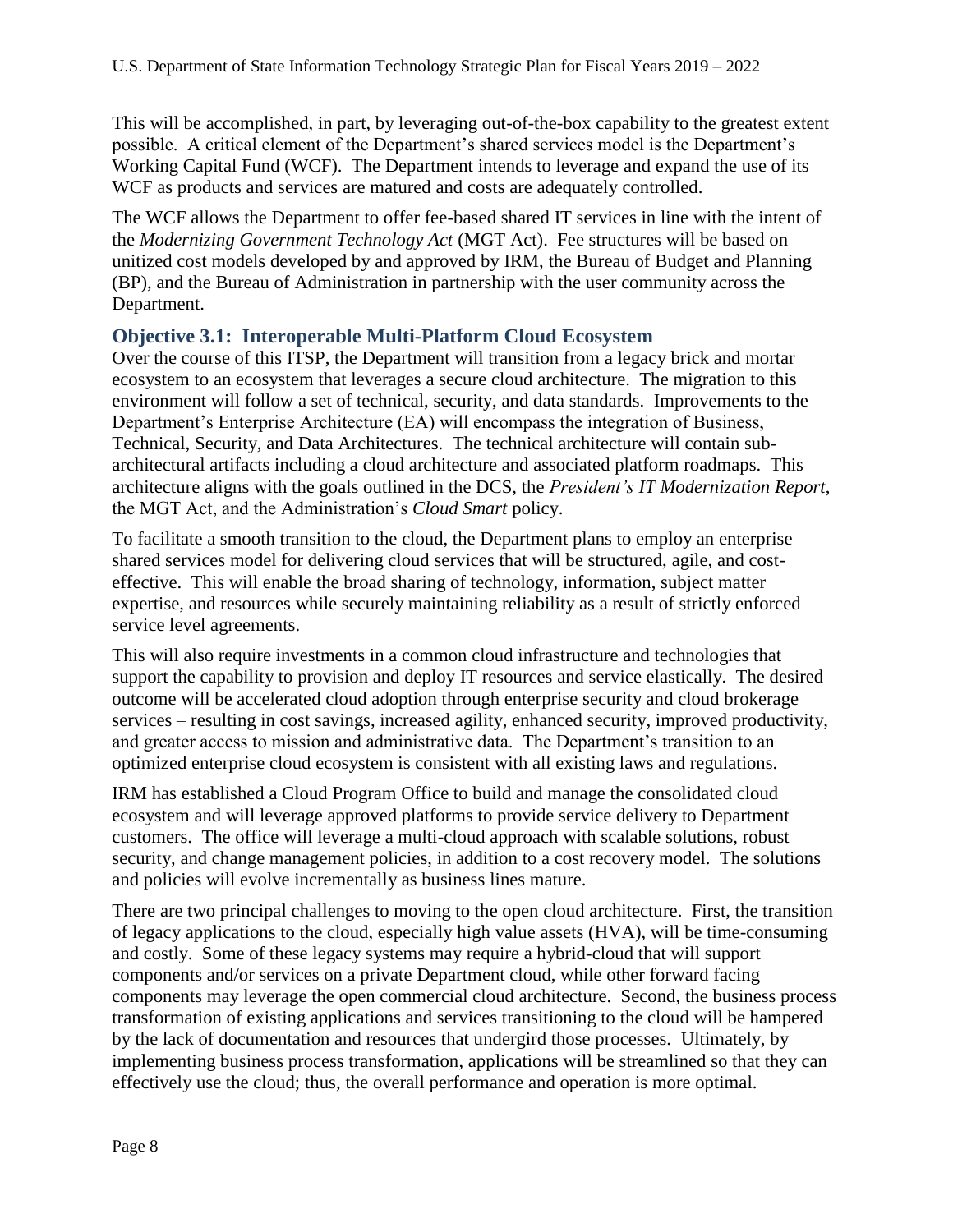To expedite implementation, the Department's cloud ecosystem will use enterprise licenses and products that are FedRAMP-approved or have earned other agency ATOs. Figure 1 shows the interoperable cloud ecosystem, which simplifies our IT architecture and leverages commercial services and expertise to maximize performance, mission capabilities, and security. We expect to engage multiple cloud providers to encourage competition and continuous performance improvement and to avoid vendor lock-in as mandated by the MGT Act.



#### **Figure 1**

The cloud ecosystem will enable the Department to transition from buying and maintaining IT hardware and software and transition to acquiring services instead. Commercial cloud vendors will be the primary choice for cloud services and operations for the Department's unclassified environment. For classified processing, we will leverage the cloud capabilities of other agencies in the defense or intelligence community, merging security architectures to accommodate the Department's identity management system.

# <span id="page-11-0"></span>**Objective 3.2: Cybersecurity**

Cybersecurity is an enduring priority and a key consideration in every Department IT decision. The Department's Cybersecurity Strategy Framework approach evaluates and addresses risk, vulnerabilities, and mitigation options. This is informed by strategic, operational, mission, and budgetary considerations and developed in close coordination with the Bureau of Diplomatic Security (DS). This approach is based on the National Institute of Standards and Technology (NIST) *Framework for Improving Critical Infrastructure Cybersecurity*. As the various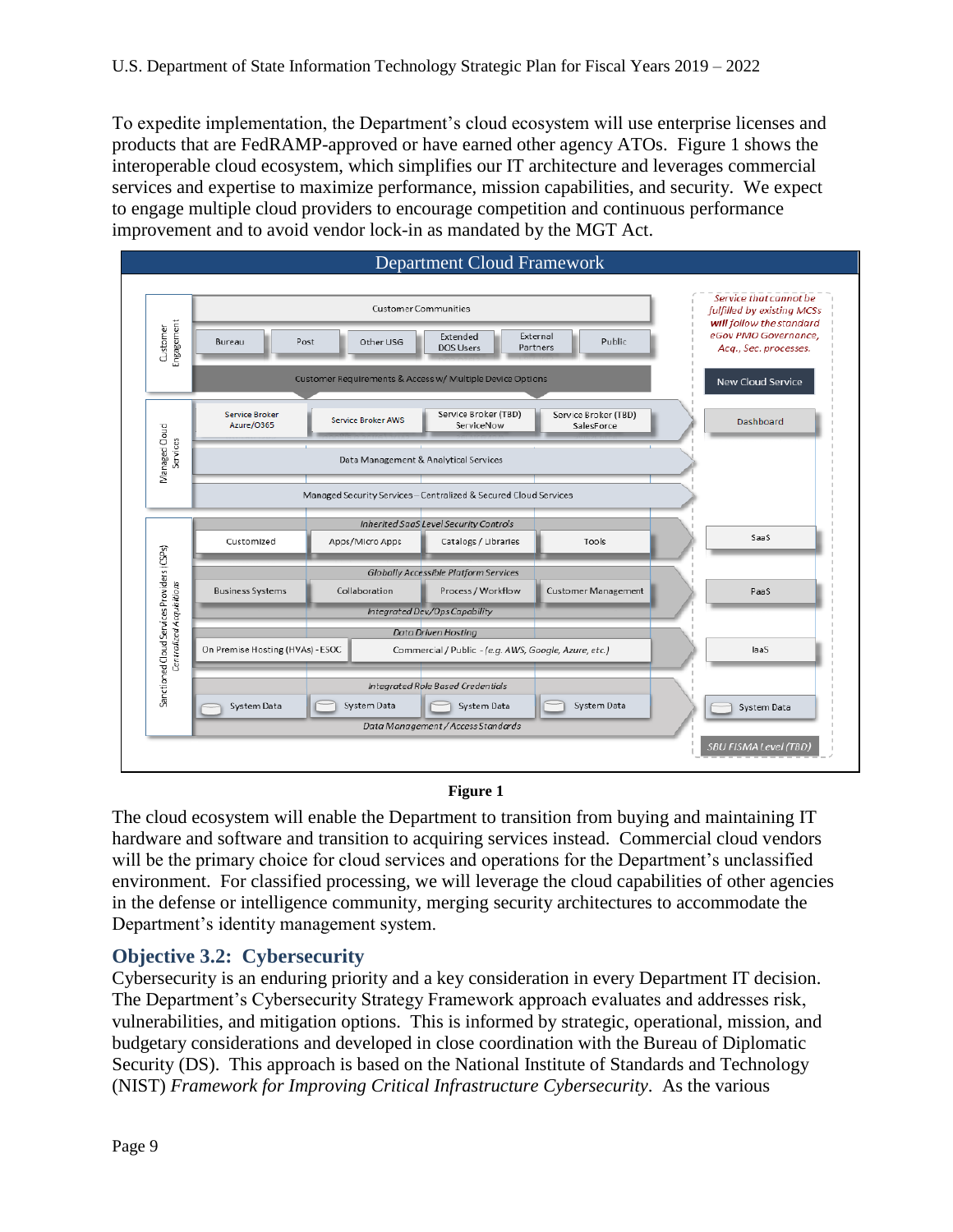legislative and federal mandates evolve and change, the Department will continue to review and revise its Cybersecurity Strategy Framework.

Migrating to the cloud through a centrally-managed, optimized, shared services delivery model will enhance the Department's IT security posture, while also increasing efficiency and accessibility. As noted in the *President's IT Modernization Report*, it is becoming increasingly difficult for any single agency to stay current with security demands and to protect against threats.

In addition to the joint digital security services provided by DS and IRM, this plan calls for a broader government-wide partnership that utilizes specific security services provided by the Department of Homeland Security (DHS), the intelligence community, and commercial cloud providers. We will capitalize on the best cybersecurity expertise available, and ensure that our IT infrastructure and the security of our data in the cloud is kept current in response to constantly evolving threats.

To strengthen the Department's cybersecurity posture, we will expand on the capabilities of the Cybersecurity Integrity Center (CIC), and we will fully integrate these capabilities with the Joint Security Operations Center (JSOC) to create a joint digital security service delivered by IRM and DS in partnership with DS Foreign Affairs Cybersecurity Center (FACC). We will also expand our cyber risk management program, fully integrating it into the Department's enterprise risk program. In addition, the Department will deploy a Continuous Diagnostics and Mitigation program.

These programs will close gaps identified by the annual Federal Information Security Modernization Act (FISMA) audits and will put in place the controls necessary to ensure that all IT systems across the Department adequately integrate security into their systems. Those systems that fail to address weaknesses in a timely manner will be identified as an "at risk investment" by the E-Gov Program Management Office review process. The Department will make a concerted effort, as a part of this objective, to change the culture of the Department with regard to cybersecurity by raising awareness about cybersecurity and the importance of individual cybersecurity practices at all levels of the organization both when working on-site or remotely.

# <span id="page-12-0"></span>**Objective 3.3: Legacy Modernization**

Currently, more than three-quarters of the Department's IT resources are dedicated to supporting the operations and maintenance (O&M) of existing systems, many of which depend on outdated legacy technologies. As Figure 2 illustrates, the Department's O&M costs have quadrupled over the past 20 years, while the funds invested in new development, modernization, and enhancements (DME) have been nearly flat. This trend must be reversed; it represents an inefficient use of IT resources that do not result in increased value to the mission nor the American taxpayer.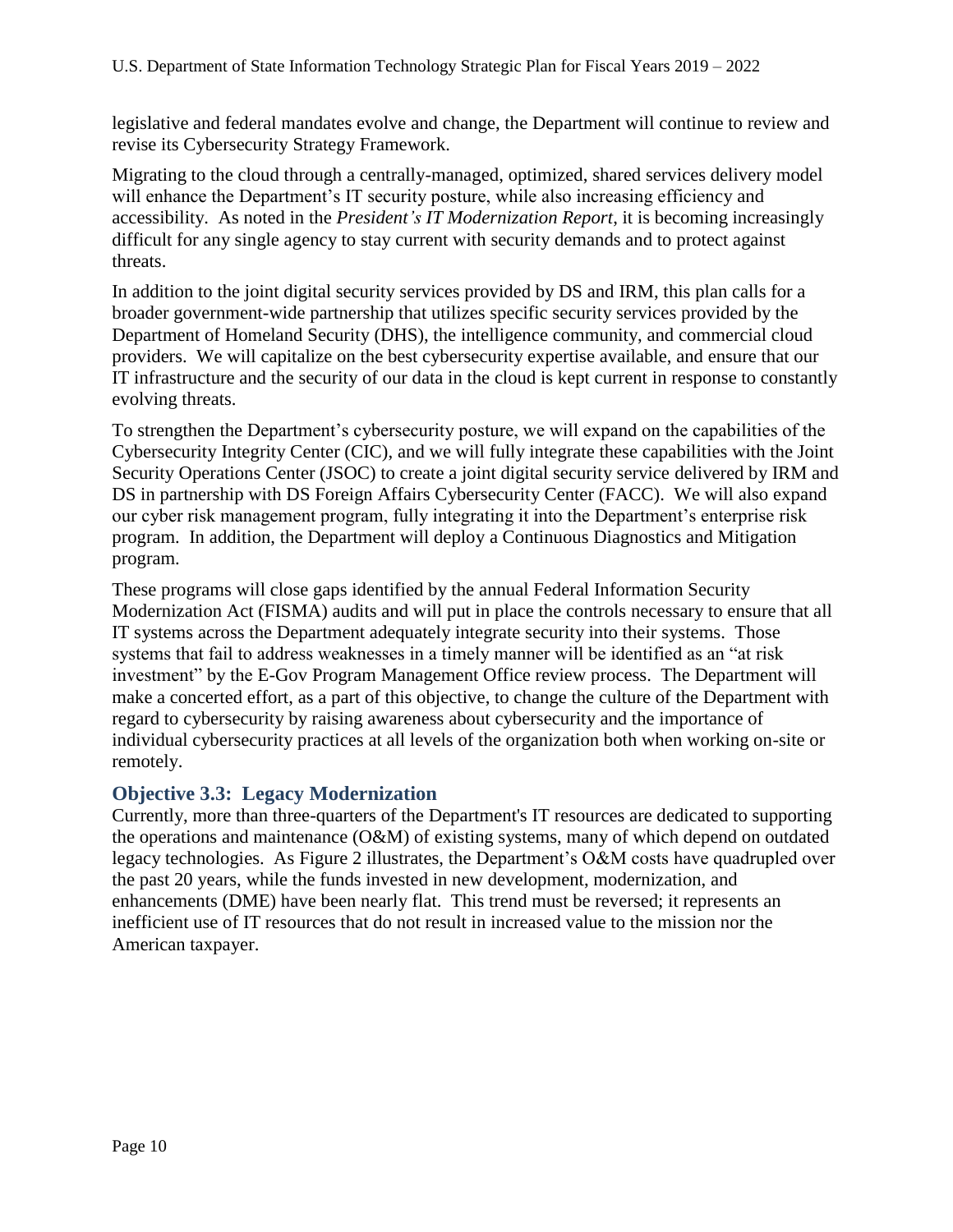

#### **Figure 2**

Modernization of legacy IT will increase operational efficiency and security, minimize the need for on-premises data centers, and simplify our IT and security architectures. Legacy system modernization addresses data that needs to be integrated, interoperable, normalized, and structured for use in decision-making using modern data analytics tools. Legacy modernization directly aligns with the PMA, the *President's IT Modernization Report*, and will support the achievement of the ITSP's data resource management and strategic data initiatives.

The FY 2019 – 2022 ITSP supports increased operational planning by system owners, with the potential for each major system owner to develop a legacy systems modernization plan and an associated timeline for its modernization. The Department will identify one of the major systems to be modernized and migrated to the cloud on a pilot basis by the end of FY 2019. For the remaining major systems, the E-Gov Program Board (E-Gov PB) will approve a plan for modernizing and migrating each system to the cloud ecosystem by the end of FY 2019. The plan should address legacy modernization, linking to the strategic data goal so that cloud-based data will be fully accessible beyond the individual application in which it was created.

The scope of the Department's legacy modernization includes updating the software lifecycle processes we use to plan for and provision IT by instituting a standard, agile, and modern approach. This effort will empower the Department to refocus talent and resources on technology that supports and improves mission delivery rather than the costly legacy IT. The shift to a service-based delivery represents a significant departure from today's model. The changes to technology, business processes, and enterprise standards will prevent the Department from falling into a similar legacy IT cycle in the future.

Modernization of legacy IT will be a collaborative process and involve functional and regional bureaus and posts. The process to identify, evaluate, and prioritize legacy modernization will require a number of considerations. These considerations include technology defined by DHS as an HVA, FISMA-related risk (high, moderate, or low), availability of alternative products, total lifecycle cost, and interoperability.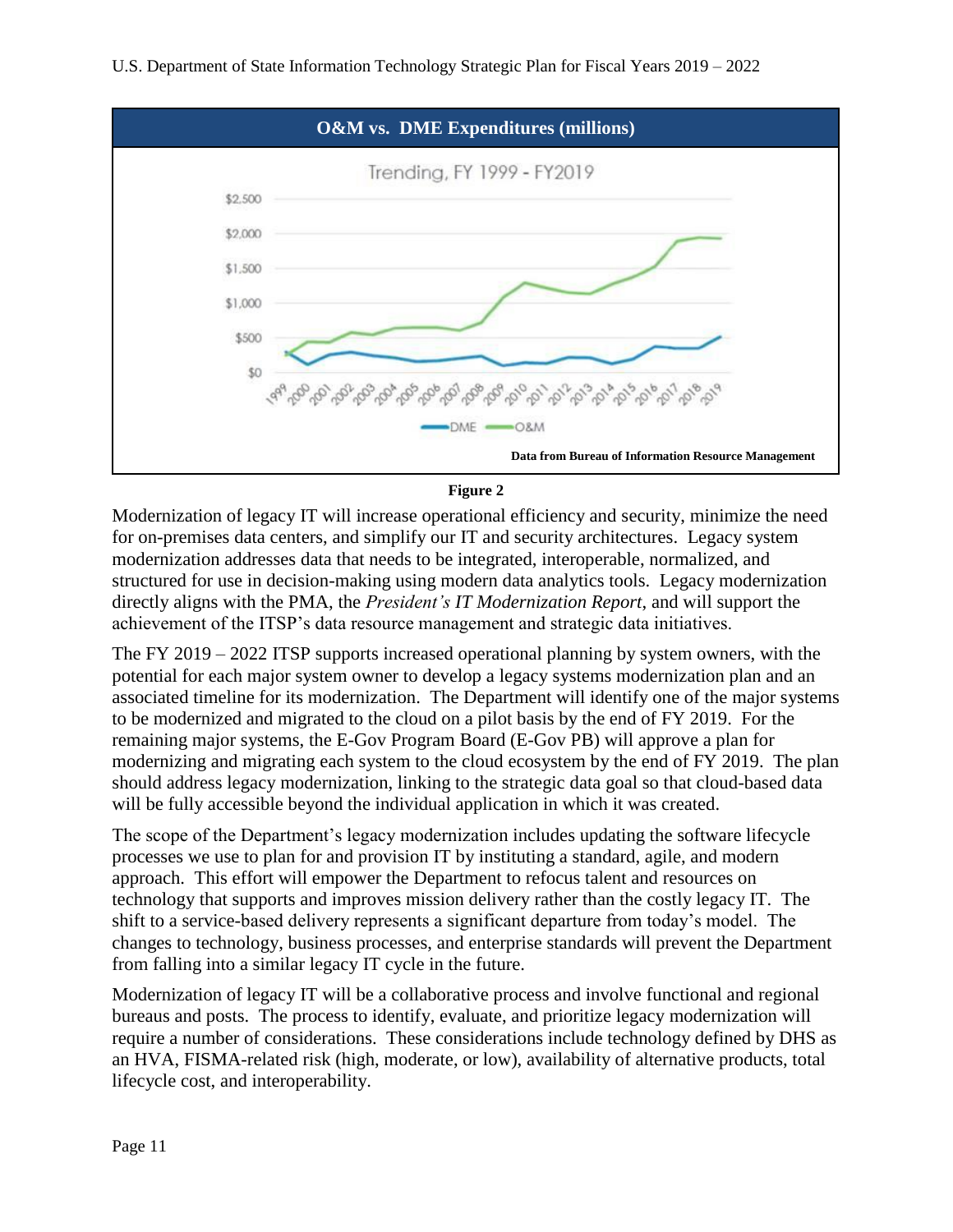Consolidation and optimization of networks, duplicative systems, and platforms (including applications) will be coordinated in conjunction with the implementation of the Federal Information Technology Acquisition Reform Act (FITARA) and Data Center Optimization Initiative (DCOI). This process will reveal shared service opportunities, transition the Department to an incremental development standard, and provide the necessary analyses to find products that maximize the return on investment for the Department and American taxpayers.

The Department will allocate all available resources to legacy systems modernization. As appropriate, this may include the use of the newly created Technology Modernization Fund established by the MGT Act. However, our objective remains to consolidate and optimize systems with similar capabilities, to replace systems whose cost are unsustainable, and to modernize those systems whose security posture continue to put the Department's data and mission at risk. In addition, the Department will explore appropriate ways to redirect savings from the consolidation, optimization, and reduction of legacy IT. These activities will involve working closely with the Office of Management and Budget (OMB) and federal partners to identify best practices across the federal sector IT community.

|           | Table 3                                                                                                                                                                       |
|-----------|-------------------------------------------------------------------------------------------------------------------------------------------------------------------------------|
|           | <b>Goal 3-IT Modernization</b>                                                                                                                                                |
|           | Implement a central secure, modern, global, interoperable, and optimized cloud ecosystem that<br>supports multiple platforms                                                  |
|           | <b>Outputs:</b>                                                                                                                                                               |
| $\bullet$ | Establish a process for selecting and approving new cloud service providers $-$ Q3 FY 2019                                                                                    |
| $\bullet$ | Develop a cloud architecture that will serve as a roadmap for migrating legacy systems to the cloud<br>$-$ Q4 FY 2019                                                         |
| $\bullet$ | Establish enterprise license agreements for approved cloud service providers – FY 2019 - FY 2022                                                                              |
| $\bullet$ | Centralize and optimize cloud services in accordance with the Department's Cloud Strategy – FY<br>2019 - FY 2022                                                              |
| $\bullet$ | Begin consolidating duplicative production cloud environments - FY 2019 - FY 2022                                                                                             |
|           | <b>Impacts:</b>                                                                                                                                                               |
|           | Enhanced reliability, security, collaboration, and mission support                                                                                                            |
|           | Implement a data-driven risk management security approach that protects enterprise data<br>independently of applications, enabling broad and secure access<br><b>Outputs:</b> |
|           | Expand the capabilities of our continuous monitoring, diagnostics, and mitigation program $-Q1$ FY<br>2019                                                                    |
| $\bullet$ | Develop comprehensive security strategy and architecture $-$ Q2 FY 2019                                                                                                       |
| $\bullet$ | Establish an Enterprise Security Service (ESS) Program with a particular focus on Cloud security<br>services - Q4 FY 2019                                                     |
| $\bullet$ | Implement a comprehensive enterprise IT risk management program – Q1 FY 2020                                                                                                  |
| $\bullet$ | Expand the Department's IT security focus to include greater emphasis on data layer protection –<br>FY 2019 - FY 2020                                                         |
|           | <b>Impacts:</b>                                                                                                                                                               |
| $\bullet$ | Enhanced mission support through improved access to data anywhere; reduced vulnerability to<br>hacking and other threats                                                      |
|           | Modernize legacy IT and underlying business processes                                                                                                                         |
|           | <b>Outputs:</b>                                                                                                                                                               |
|           | Develop criteria for identifying legacy system practices that require system modernization $-$ Q2 FY<br>2019                                                                  |
| $\bullet$ | Develop an IT modernization plan and timeline $-$ Q4 FY 2019                                                                                                                  |
| $\bullet$ | Migrate one of the large management systems to the cloud $-$ Q4 FY 2019                                                                                                       |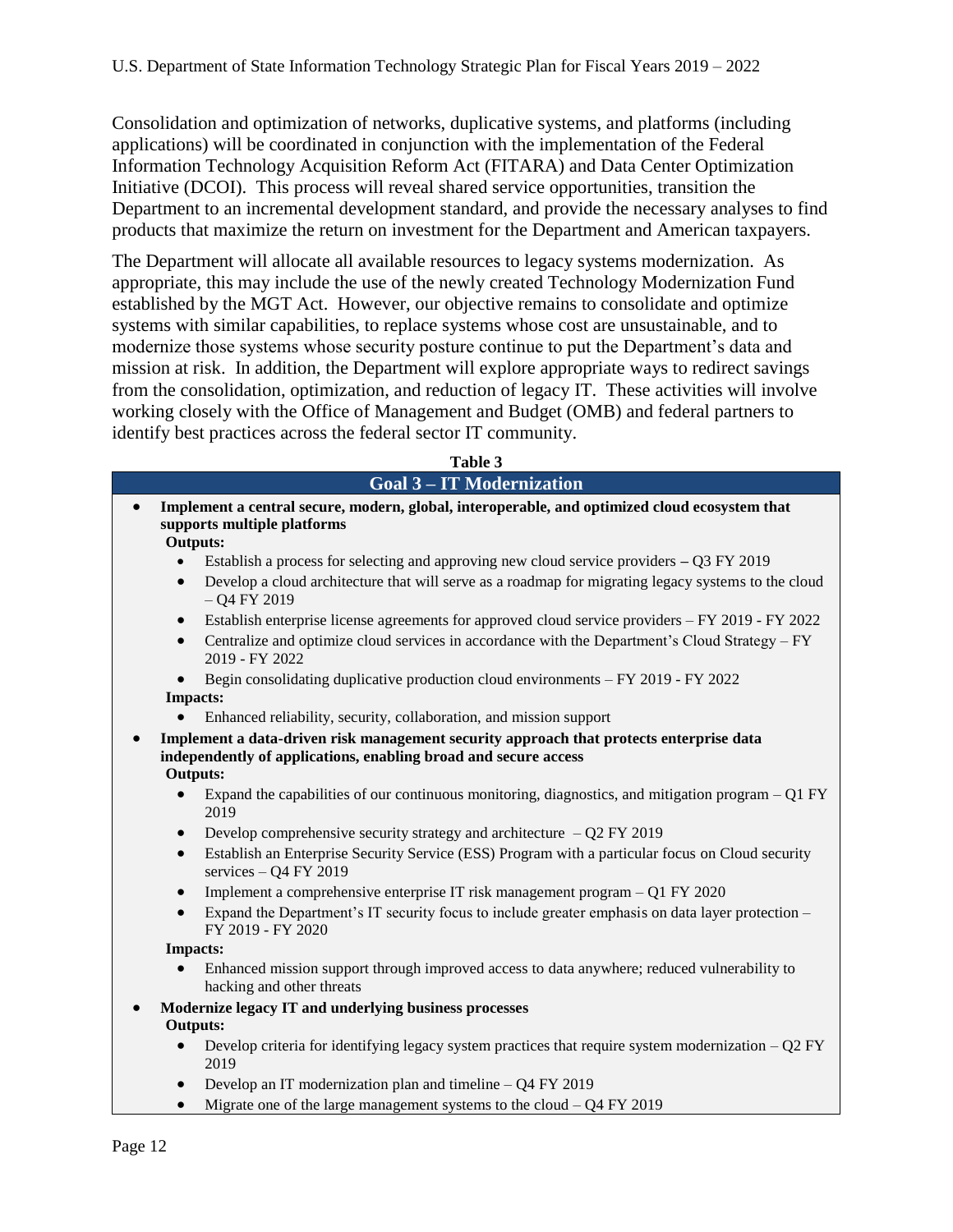#### **Goal 3 – IT Modernization (Continued)**

#### **Impacts:**

- Improved cost-effectiveness for IT
- Enhanced management efficiency and effectiveness due to improved system access, cross-system integration, and improved disaster recovery

 **Ongoing innovation and modernization Outputs:**

- Establish a process for ongoing user input and rapid response Q2 FY 2019
- Implement a DevOps approach through a centralized shared services to provide rapid deployment to the cloud  $-$  Q3 FY 2019
- Streamline and strategically align all governing boards under the CIO and E-Gov governing process – FY 2019 - FY 2021
- Reduce average deployment time for new IT capabilities by 10% annually FY 2019 FY 2021

#### **Impacts:**

- Enhanced tools for diplomacy
- Timeliness in implementing tools when they are current increased security and functionality; more supportable

# <span id="page-15-0"></span>**Goal 4: Strengthened IT Management**

This goal focuses on the best practices in IT leadership, governance, personnel, and organization needed to transform the way IT is managed and delivered at the Department in support of our diplomatic and development mission. New legislation, directives, and plans have created a bold challenge for federal agencies to rapidly modernize and secure IT assets and programs while improving service delivery. Meeting these challenges will require the Department to embrace shared services across bureaus and to draw on expertise and solutions from across the federal government.

To aid in this effort, we will restructure and streamline our existing governance processes to enable more cost-effective, agile IT operation and decision-making. The Department will aggressively seek opportunities to expand the use of centralized shared services and solutions across the Department and from other agencies and the private sector, rather than developing new custom or duplicative solutions.

## <span id="page-15-1"></span>**Objective 4.1: Streamlined IT Acquisition**

IT acquisition represents a critical service influencing the way IT is delivered to customers across the Department. It also functions as one of the most significant cost and risk drivers of IT service delivery. The desired outcome of the IT acquisitions modernization objective is to:

- Create efficiency in the acquisition process resulting in lowering IT acquisitions cost;
- Remove unnecessary friction in the acquisition process resulting in improved time to market;
- Eliminate redundant contracts improving IT acquisitions transparency; and
- Implement IT contract standards resulting in meeting business and regulatory requirements for modern IT systems.

Achieving these outcomes will result in data driven decision-making, more efficient delivery of IT solutions, increased transparency in IT spending, and fulfillment of the overarching goals in the FITARA legislation. The Department is committed to managing IT more effectively, which requires accurate reporting of IT investments and acquisitions and consistently measuring IT investment performance.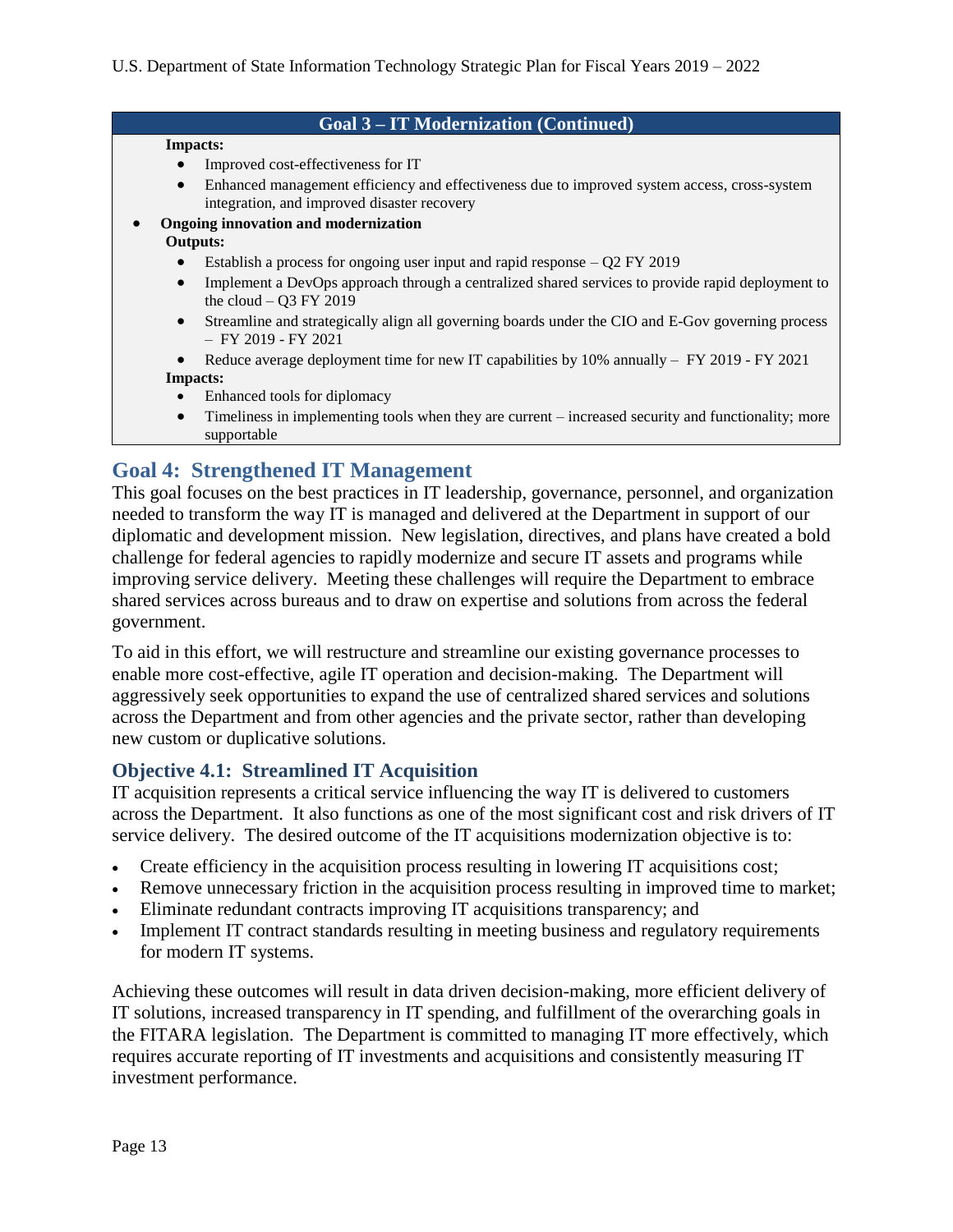A key part of this effort will be to strengthen and expand IT acquisition services with the understanding that this service is critical to the efficient and effective delivery of IT across the Department. Another important element of these efforts is to refine, provide transparency, and automate the IT acquisitions review process. This will include introducing "acquisitions review" earlier into the acquisition process. The optimized IT acquisition review process is intended to:

- Enable greater economies of scale and purchasing power by increasing the use of Enterprise License Agreements (ELAs) and Blanket Purchase Agreements (BPAs) across the Department;
- Eliminate acquisition duplication for hardware, software and services by expanding the ELA program to include EA for hardware and services; and
- Enhance service delivery by simplifying time and effort required for Department personnel to acquire IT services.

The Department will establish standard and flexible acquisition vehicles, largely relying on Government-wide Acquisition Contracts (GWAC) to support the entire enterprise. These vehicles offer easy and rapid ordering and delivery of standard services and products, to include self-service ordering as well as streamlined procurement of custom solutions as needed. Over the course of this plan, the Department will consolidate its disparate licensing models to gain savings in recurring operational costs. GWACs, Department-wide ELAs, BPAs, and indefinite delivery/indefinite quantity contracts will become the standard.

As a part of this effort, the Department will implement the Technology Business Management (TBM) framework to increase transparency, accountability, accuracy, and oversight of the agency's IT spending. It will also develop an IT acquisitions cadre through recruiting and training to ensure that the Department is adequately equipped to execute inherently governmental functions. The Department will implement all aspects of the FITARA legislation, and the initiatives outlined in this objective will help the Department achieve its IT management and acquisition goals.

# <span id="page-16-0"></span>**Objective 4.2: IT Services Organization**

Successful IT organizations of the future must adapt to tomorrow's mobile-centric and cloudenabled environment to deliver a high-quality user experience. To this end, the Department will establish a centralized IT service delivery model equipped to leverage the appropriate cloud platform that delivers automated capabilities in the most cost effective, secure, and agile way.

With the move to an optimized and shared cloud ecosystem, the IT services delivery organization will facilitate the use of a DevOps methodology designed to leverage approved cloud environments. Department personnel and on-site contractors will have less day-to-day responsibility for managing the infrastructure and will shift to delivering more IT services support.

The Department will also significantly reduce its domestic data center infrastructure and the system data required to be on-premises overseas. This will drive a shift in our IT workforce's role from "build and maintain" to services that enable personnel to access and utilize the multiple platform cloud services. IT products that operate within the approved Cloud@State ecosystem and align with the enterprise architecture will not need to be reviewed or approved by control boards, thus simplifying the governance process.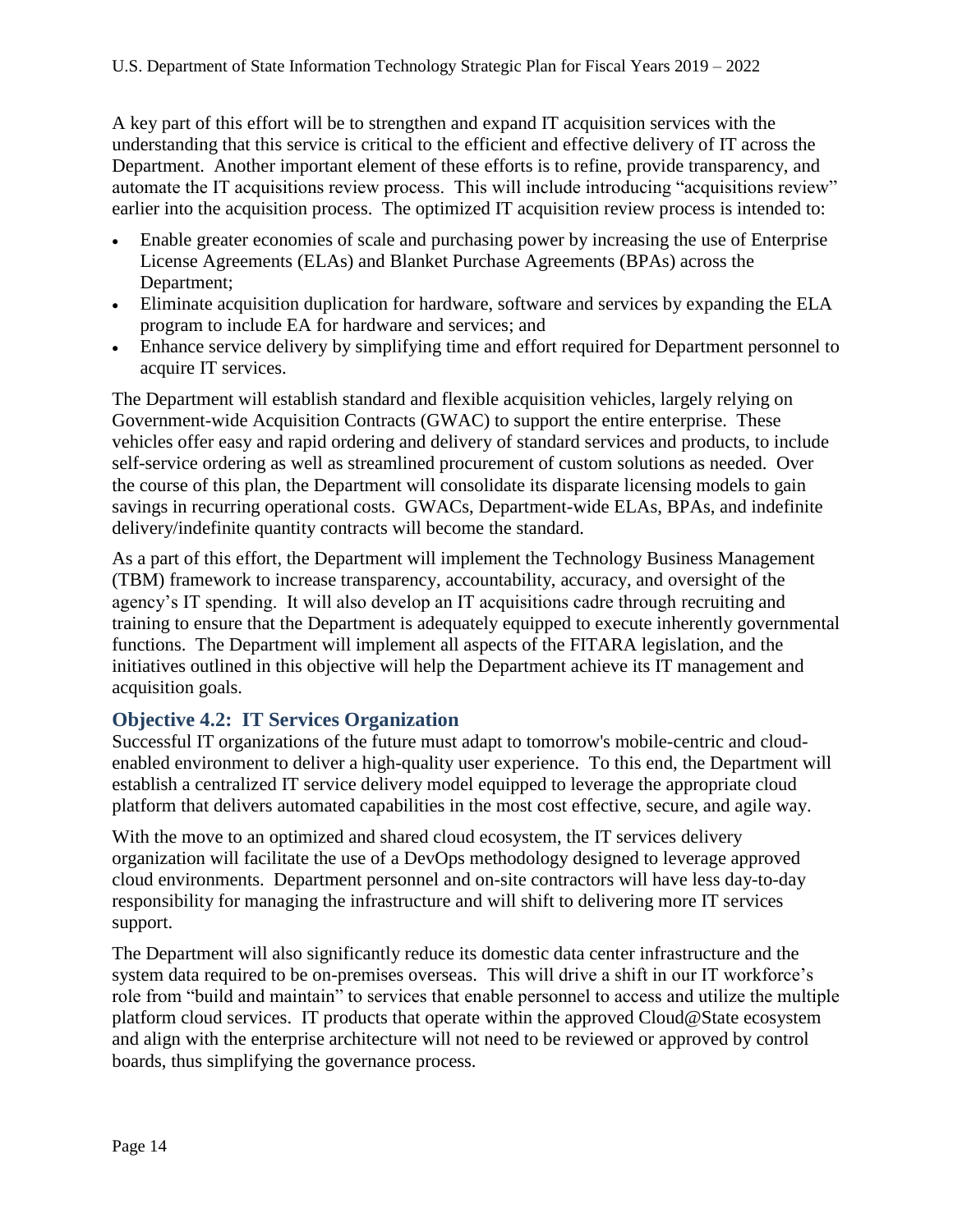Service catalogs with pre-approved technologies will permit employees to leverage existing services through appropriate contract vehicles. A centralized business process re-engineering and requirement service will be established to help bureaus define their business requirements and best leverage the Department's cloud investment and platforms. Bureaus with demonstrated experience will be able to leverage and configure centralized cloud services directly through the DevOps methodology.

# <span id="page-17-0"></span>**Objective 4.3: Agile IT Governance**

Improvements and innovations in IT are being introduced at an ever-increasing pace. To leverage the latest innovations, organizations must act swiftly and smartly. Although FITARA provides the CIO with extensive authority, oversight, and control over IT operations, moving to an agile delivery framework will require an IT management framework in which decisionmaking to ensure agile performance and operations will need to take place at the least common denominator level – e.g., portfolio, area product, and program manager level.

Traditional governance models based on complex structures of processes, documentation, and governance boards are not compatible with the modern IT environment. Agile governance is a 21st century methodology for ensuring effective enterprise oversight of IT projects, portfolios, and investments. It parallels agile software development methodologies and is well-suited to the current IT environment, which is based heavily on shared and acquired services rather than the development of complex and risky one-off solutions.

Capitalizing on shared services will enable the Department to eliminate many of today's control boards and oversight processes. Instead, the Department will rely on prior approvals that apply to all implementers and users. Under this objective, the Department will implement agile governance based on the following fundamental tenets:

- **Fast pace of change** Impeding change is not viable in today's environment in which new technologies and innovations are introduced at a record pace. Accordingly, the Department will make change easy and will encourage managers to take risks and to move rapidly to acquire and implement new solutions.
- **Accountability and transparency** Managers will have the authority to implement solutions rapidly with minimal advance approval, as long as their efforts are consistent with the ITSP, Cloud@State ecosystems, security protocols, architectural roadmaps, and budget authority. Dashboards will ensure visibility and insight into progress and results, enabling the CIO and E-Gov PB to oversee projects effectively with minimal documentation.
- **Commitment to enterprise strategic, architectural, resource, and acquisition plans** The ITSP will be updated at least annually through an agile update process and through tactical plans for major projects such as legacy systems modernization that have received approval from the E-Gov PB. Dashboards will indicate progress against plans. Project and portfolio managers will be expected to present the key objectives they intend to satisfy and to indicate how the accomplishment of these objectives will be manifested and measured.
- **Incremental acquisition and implementation** IT projects will be managed using agile and DevOps methodologies with incremental and phased implementations to include high levels of visibility. This will reduce risk, encourage innovation, and allow for ongoing transparency and oversight.
- **Independent oversight and audit** Projects will be audited by the E-Gov PB on a periodic basis to ensure they are proceeding as expected and reported.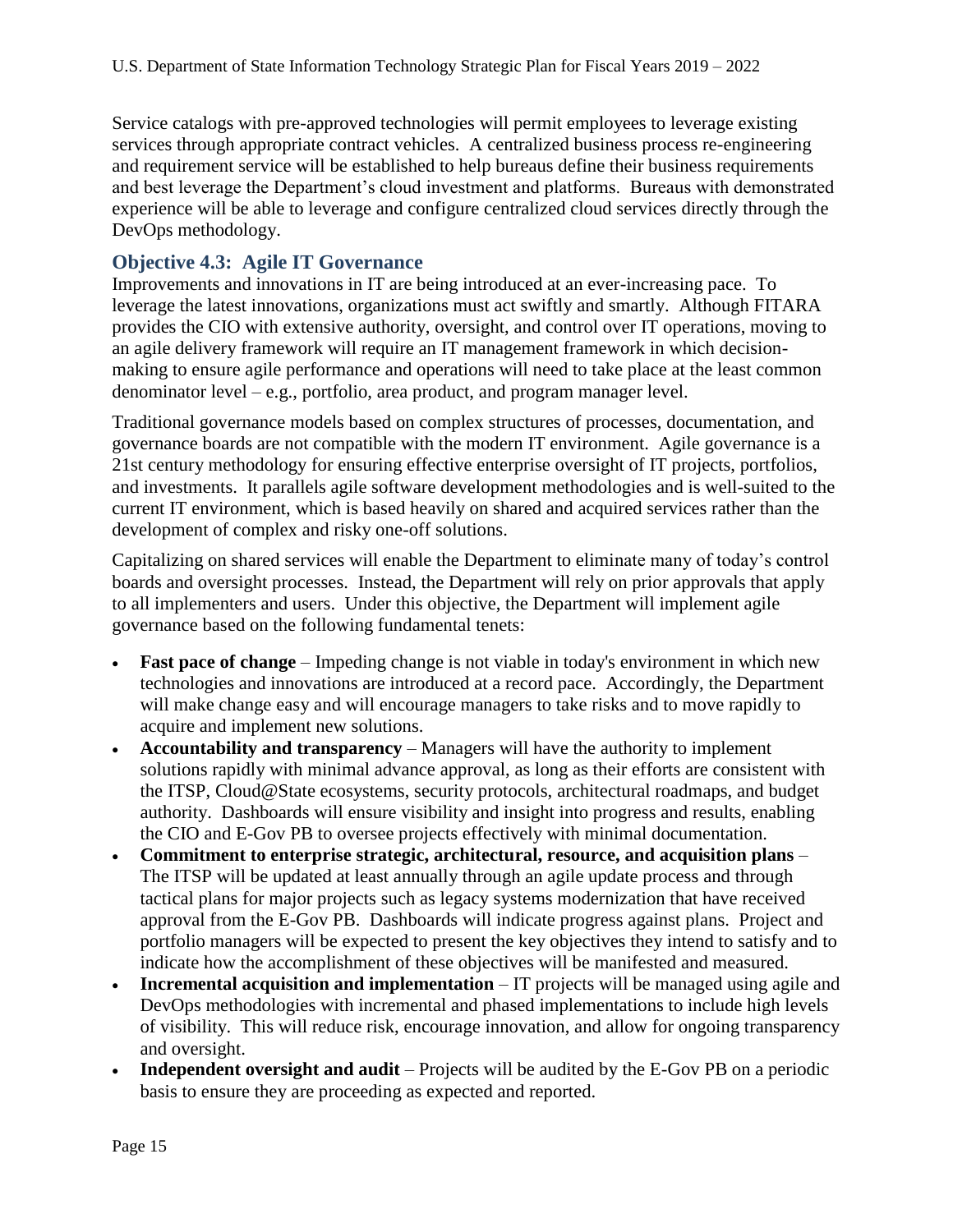The sum total of the above will eliminate the need for much of the documentation produced for IT projects today. Rather than spending time and resources developing detailed requirements specifications, alternatives analyses, and similar documents, project managers will develop rapid statements of objectives and select from available shared and commercial cloud and consulting services. Within each portfolio, there will be a portfolio owner, a program manager, and an area product owner, each with specific responsibilities defined. Each manager, or collection of managers, must understand their role in the agile process, as well as what can be expected from an agile project or portfolio as it progresses.

| <b>Table 4</b>                                                                                                                                     |  |  |  |
|----------------------------------------------------------------------------------------------------------------------------------------------------|--|--|--|
| <b>Goal 4 – Strengthening IT Management</b>                                                                                                        |  |  |  |
| <b>Streamlined Acquisitions</b>                                                                                                                    |  |  |  |
| <b>Outputs:</b>                                                                                                                                    |  |  |  |
| Develop a comprehensive IT Acquisition Reform Strategy - Q1 FY 2019<br>$\bullet$                                                                   |  |  |  |
| Develop a recruiting and training plan to build up and retain an IT acquisition cadre $-$ Q2 FY 2019<br>$\bullet$                                  |  |  |  |
| Increase the use of ELAs and BPAs by 20% annually and expand the ELA program to include<br>$\bullet$<br>hardware and services - FY 2019 - FY 2021  |  |  |  |
| Develop and execute a plan to optimize and automate the IT acquisition review process – FY 2019 -<br>$\bullet$<br>FY 2021                          |  |  |  |
| Consolidate and standardize IT acquisition vehicles by 10% annually - FY 2019 - FY 2022                                                            |  |  |  |
| <b>Impacts:</b>                                                                                                                                    |  |  |  |
| Increased efficiency in the acquisition process resulting in lowering IT acquisitions cost                                                         |  |  |  |
| Less friction in the acquisition process resulting in improved time to market<br>$\bullet$                                                         |  |  |  |
| Fewer redundant contracts and improved IT acquisitions transparency<br>$\bullet$                                                                   |  |  |  |
| Compliance with IT contract standards and business and regulatory requirements for modern IT<br>$\bullet$<br>systems                               |  |  |  |
| Improved FITARA scorecard                                                                                                                          |  |  |  |
| <b>IT Service Delivery</b>                                                                                                                         |  |  |  |
| <b>Outputs:</b>                                                                                                                                    |  |  |  |
| Develop and execute a tactical plan to implement an enterprise-wide IT Service Delivery Service -<br>Q3 FY 2019                                    |  |  |  |
| Implement a Business Process Re-Engineering and Requirements Service $-$ Q4 FY 2019<br>$\bullet$                                                   |  |  |  |
| Develop and execute all tenets of the Department's Cloud Strategy - Q1 FY 2020<br>$\bullet$                                                        |  |  |  |
| Decrease the number of cloud production environments by 20% annually – FY 2019 - FY 2021                                                           |  |  |  |
| <b>Impacts:</b>                                                                                                                                    |  |  |  |
| Delivery of automated capabilities in the most cost effective, secure, and agile way                                                               |  |  |  |
| Fewer cloud environments to secure and maintain<br>$\bullet$                                                                                       |  |  |  |
| Reduction in the average time for customer approval requests for new technology implementation<br>$\bullet$                                        |  |  |  |
| Improved FITARA scorecard                                                                                                                          |  |  |  |
| Create agile governance processes and architecture that effectively support the Department's                                                       |  |  |  |
| mission                                                                                                                                            |  |  |  |
| <b>Outputs:</b>                                                                                                                                    |  |  |  |
| Establish authoritative Enterprise Architecture that includes business, technical, data and security<br>$\bullet$<br>Sub-EA artifacts - Q3 FY 2019 |  |  |  |
| Optimize existing governing boards under the E-Gov Program and Advisory Board Governance<br>$\bullet$<br>Program - FY 2019 - FY 2021               |  |  |  |
| Deploy TBM in accordance with OMB guidelines - FY 2019 - FY 2021                                                                                   |  |  |  |
| IRM ensures distribution of the Department's ITSP to all stakeholders and will provide necessary                                                   |  |  |  |

instruction and training related to the ITSP objectives and associated legal requirements IRM will coordinate with BP and other Department stakeholders to ensure the Department's IT

strategic goals are addressed in future iterations of the JSP.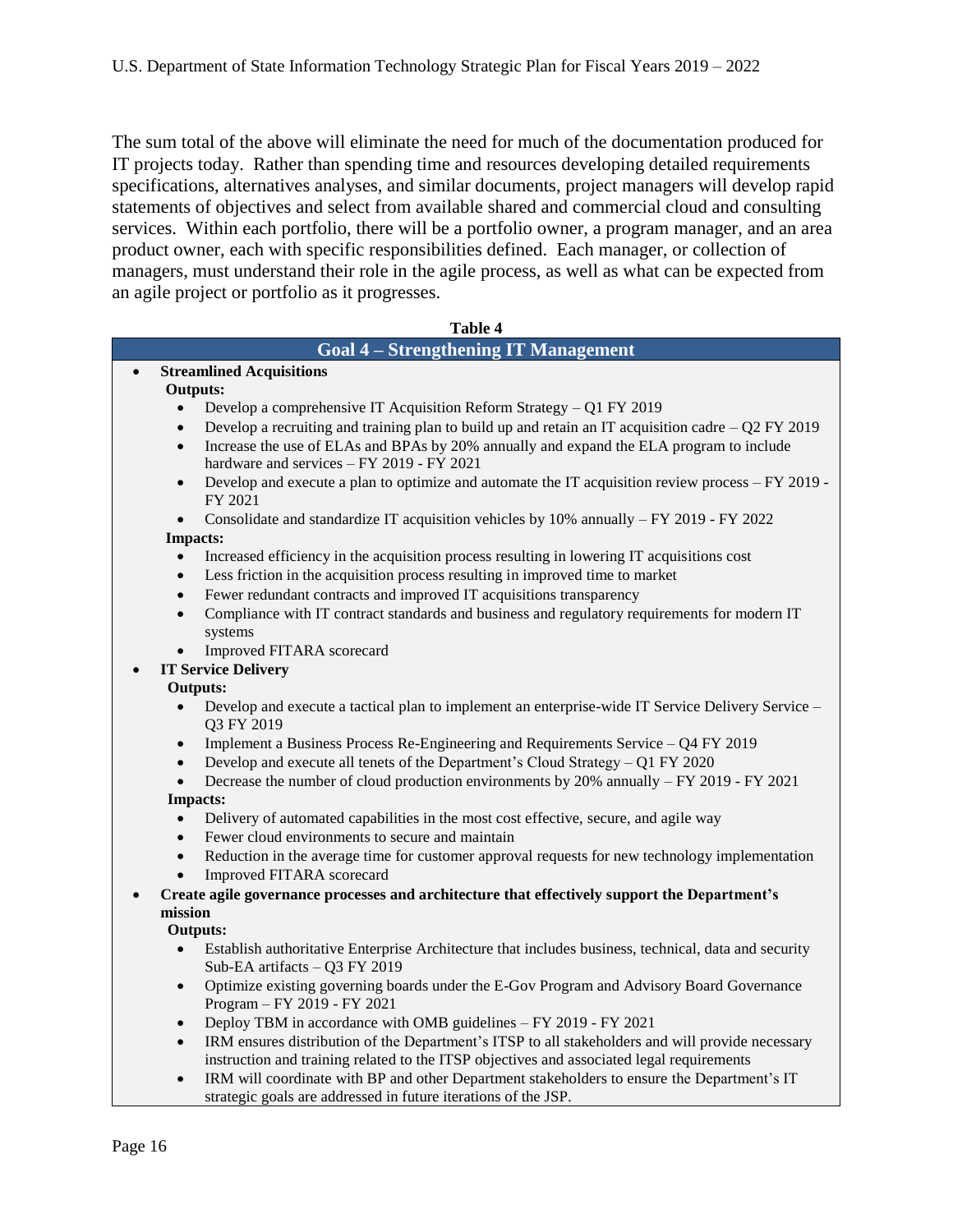#### **Goal 4 – Strengthening IT Management (Continued)**

- **Increased coordination between the CIO and Chief Financial Officer of the roles and responsibilities in budget formulation and budget execution Impacts:**
	- Improved FITARA scorecard
	- Accomplishment of JSP Performance Goal 4.2.3

# <span id="page-19-0"></span>**Goal 5: IT Workforce of the Future**

A key driver of the FY 2018 – 2022 JSP is to enhance workforce performance, leadership, engagement, and accountability to execute the Department's mission efficiently and effectively. The ITSP parallels this focus.

Rapid technology advances and changing business requirements make it essential to recruit and retain the best talent and to empower a diverse, user-focused IT workforce with advanced skills in the latest technologies. The Department's future IT workforce must include experienced IT analysts who can consult and advise customer bureaus in addition to assisting in the identification of the best IT solutions for their needs. This requires that the Department close critical competency gaps  $-$  particularly in the areas of cloud solutions, cloud security, IT project and program management, IT acquisitions, and risk management.

To accomplish this, we will define in detail the skill and experience requirements of the domestic and overseas IT workforce required to support this Plan and the Cloud@State ecosystem that will drive IT service delivery and consumption over the next five years and beyond. Next, the Department will develop a recruiting and training plan to ensure we hire and retain personnel with the right knowledge, skills, and abilities (KSA). The Department will also assess and restructure, as appropriate, the type of on-premises expertise needed as we shift from a "build and maintain" to a "service delivery and consumption" methodology.

Much of the current contractor workforce maintains the Department's in-house data centers and network infrastructure. We anticipate that much of this workload will be reduced and replaced with other skill sets as we move to the cloud. We also expect inherently governmental functions to increase, requiring increases in our federal workforce with new skills to function well in these positions. To carry out this goal, we will pursue the following initiatives:

- Detailed workforce planning to identify and address needs through recruiting and training
- In-depth training on the Department's mission needs and the technologies that will help users satisfy those needs
- Expansion of the Skills Incentive Pay (SIP) program
- Rotational assignments in other federal agencies
- Fellowship programs
- Self-paced and self-selected career development options

As digital transformation moves from wired workstations to mobile and cloud-based technologies, the Department faces increasing expectations for faster and more reliable collegial interactions. Our IT workforce will meet these challenges by embracing agile methodologies, expanded consulting services, business requirements-driven solutions, and a customer-focus service approach – all to enhance the IT user experience. IT will remain a fast-paced and everevolving field. To encourage innovation and agility, the Department is increasing the use of mobile environments, migrating enterprise-wide technologies to the cloud, and emphasizing the human element of managing IT. The Department envisions an adaptive IT organization, driven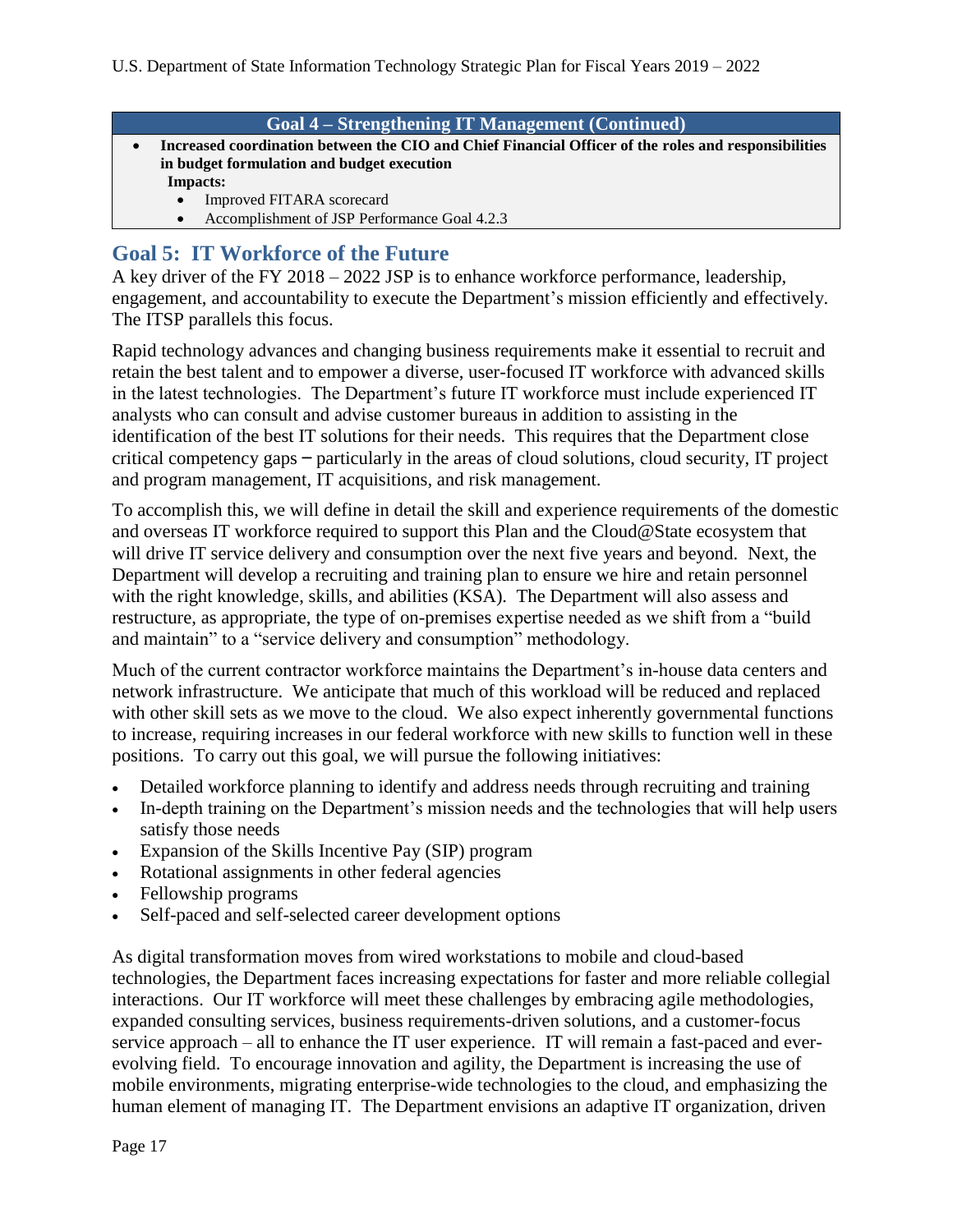by a modern and empowered workforce who are equipped with the skills and knowledge to carry out the user's mission-first needs.

## <span id="page-20-0"></span>**Objective 5.1: IT Workforce Planning**

The Department's IT workforce will be a key element in the success of this ITSP. Government, contractor, and Locally Employed staff (LE staff) must have the skills, capabilities, and aptitudes to embrace the new agile, cloud-based environment and to assist bureaus and project managers in making and implementing wise decisions. Under this objective, the Department will put in place an enterprise-wide IT workforce planning process and develop an initial plan.

The Department will use human resource and contract data to develop the workforce plan. We will also use authoritative data to inform the recruiting, assignment, deployment, and career development of IT professionals to support diplomatic, consular, and managerial assets around the world. The Department will assess the maturity and effectiveness of existing data management systems to identify and close gaps. These data processes will assess the availability of skills, as well as determine workload demand and the appropriate mix of Foreign Service (FS); Civil Service (CS); LE staff; interns and fellows; Eligible Family Members (EFM); and contractors.

We will also use human resource data to support the measurability of the Department's IT workforce strategy. In addition, we will institute dashboards to report and visualize the workforce gaps needed to support the IT environment of the future. Analytics will facilitate decisions regarding reduction or eliminating staffing gaps that impact performance, recruiting individuals with mission-critical skills, and deploying valuable human resources more effectively. With strong foundational elements, the Department will effectively use data to enhance the forecasting of retirement, separation, and attrition rates to improve succession planning.

# <span id="page-20-1"></span>**Objective 5.2: IT Competencies**

To empower the IT workforce fully, the Department will pursue initiatives that engage and develop individuals throughout the career lifecycle. Numerous pathways exist for such development, including fellowship programs, streamlined career paths, rotational assignments, expanded access to learning approaches, and incentivized skill enhancement.

As IT migrates to the cloud, cloud service providers from commercial vendors and other agencies will replace a substantial amount of the current operational contractor workforce. The necessary changes will be reflected in acquisition strategies, as well as in human resource plans. Short- and long-term plans will be developed in coordination with the Bureau of Human Resources for modernizing the FS, CS, LE staff, and EFM workforces through retraining, recruiting, and career development plans.

Lastly, the Department will take steps to foster a culture of IT consultancy - an attitude of intellectual curiosity that continuously seeks development opportunities while staying abreast of changing IT trends. A consulting skill set requires that IT professionals enhance abilities to translate business needs and proactively collaborate with colleagues to deliver services and technologies that improve the user experience and mission support. A workforce with an IT consulting skill set enables the adoption of cloud and other emerging technologies across the enterprise. Empowering the IT workforce in these ways will position the Department to meet its mission of delivering 21st century American diplomacy by effectively leveraging information and communications technologies.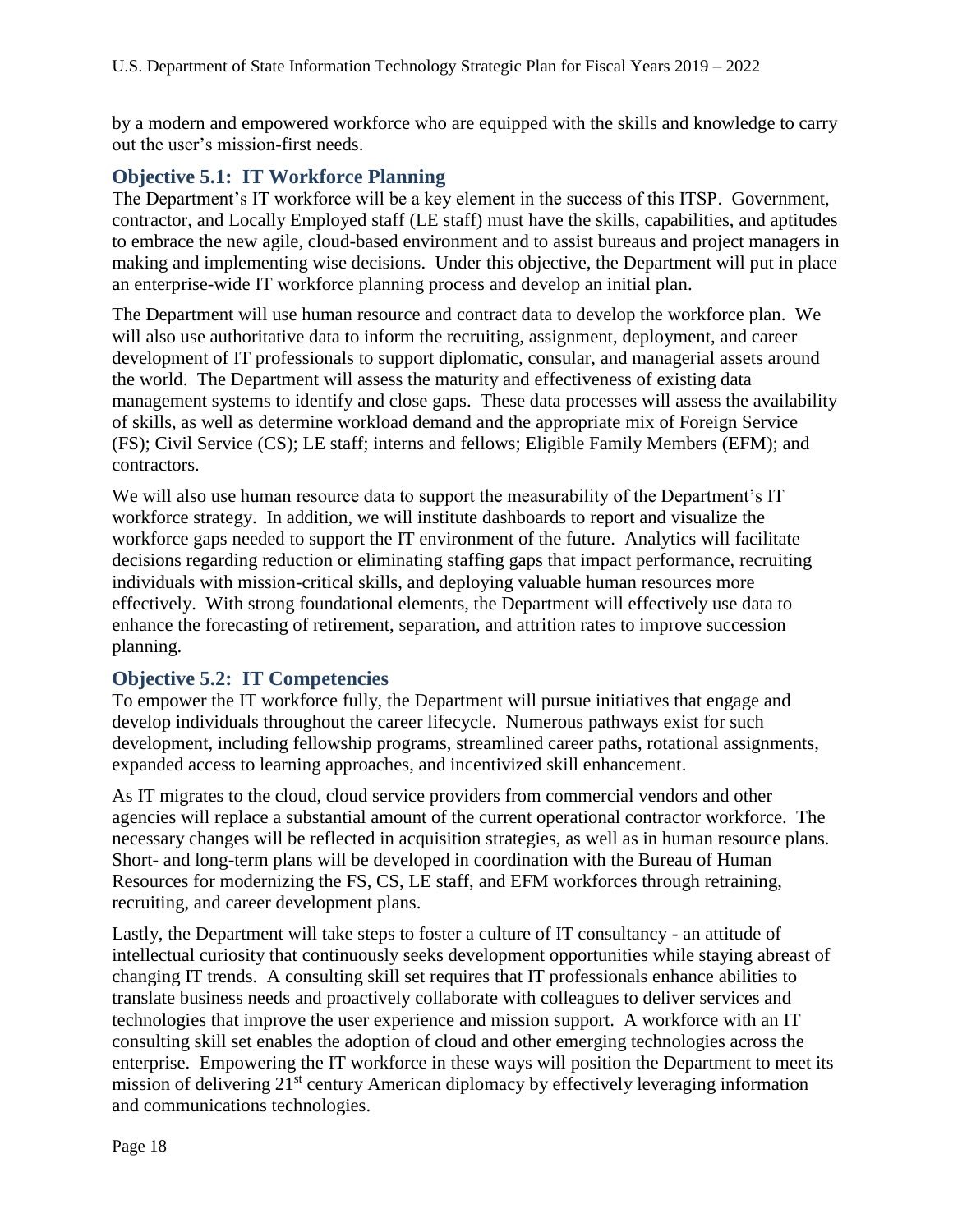## <span id="page-21-0"></span>**Objective 5.3: IT Workforce Recruitment and Retention**

Rapid advances in technology and changing business requirements make it essential to recruit and empower a diverse, agile, and highly-skilled IT workforce. The Department will continue shaping its workforce to reflect the diverse user-base and culture that its IT services reach. This includes embracing the diversity of individuals with different aptitudes, educations, and functional backgrounds.

Competitive marketplaces and budget constraints remain a top factor in recruiting capability. The transition to the cloud and other mobile technologies greatly affects how and where the Department acquires new skill sets. The Department must capitalize on research, data, and analysis to expand the use of competency-based hiring that relies on the latest input of KSA.

The qualities of KSA must transfer across tasks and work environments and must include industry and Departmental competency needs. In this regard, the Department must close critical competency gaps, particularly in the areas of cloud solutions, cybersecurity, IT program management, customer service, and acquisition management.

The IT professional of tomorrow must quickly adapt and transform over the course of their career from a hands-on, support specialist role to a strategist role who is able to align Department priorities while taking into consideration industry trends. Future recruiting initiatives will use data and strategic decision criteria to inform where and how the Department prioritizes recruiting activities and selects qualified candidates.

|                        | Table 5                                                                                                                                                                                                                                 |
|------------------------|-----------------------------------------------------------------------------------------------------------------------------------------------------------------------------------------------------------------------------------------|
|                        | <b>Goal 5-IT Workforce of the Future</b>                                                                                                                                                                                                |
|                        | Develop and retain innovative, user-focused IT professionals with the skills to provide excellent<br>consultative advice and support to managers and users                                                                              |
| <b>Outputs:</b>        |                                                                                                                                                                                                                                         |
| $\bullet$              | Clarify IT job responsibilities and skill requirements for the cloud environment $-$ Q2 FY 2019<br>Develop a streamlined set of Foreign Service and Civil Service IT competencies for current and<br>future IT occupations - Q2 FY 2019 |
| $\bullet$              | Reduce critical competency skill gaps - FY 2019 - FY 2021                                                                                                                                                                               |
| $\bullet$<br>$\bullet$ | Develop a comprehensive Department-wide IT workforce planning process and staffing model<br>Increase the use of the Skills Incentive Pay program – FY 2019 - FY 2021                                                                    |
|                        | Shift workforce from in-house infrastructure management to tasks needed for this plan – FY 2019<br>$-$ FY 2022                                                                                                                          |
| <b>Impacts:</b>        |                                                                                                                                                                                                                                         |
|                        | Increased customer and user satisfaction ratings from baseline                                                                                                                                                                          |
|                        | Improved IT expert performance assessments versus cloud-oriented requirements                                                                                                                                                           |
|                        | Reduced costs for on-premises infrastructure management                                                                                                                                                                                 |
|                        | Build and recruit a talented, diverse IT workforce that is shaped and incentivized with the skills,                                                                                                                                     |
| diplomacy              | talents, abilities, and development opportunities necessary to support modern American                                                                                                                                                  |
| <b>Outputs:</b>        |                                                                                                                                                                                                                                         |
|                        | Modernize IT vacancy announcements to support competency-based hiring – FY 2019 - FY 2022                                                                                                                                               |
|                        | Expand partnerships for sourcing and recruiting highly qualified candidates $-$ FY 2019 - FY 2022                                                                                                                                       |
| <b>Impacts:</b>        |                                                                                                                                                                                                                                         |
|                        | Increased workforce capability to effectively manage cloud-based and upcoming technologies to                                                                                                                                           |
|                        | serve the diplomats, customers, and the American people                                                                                                                                                                                 |